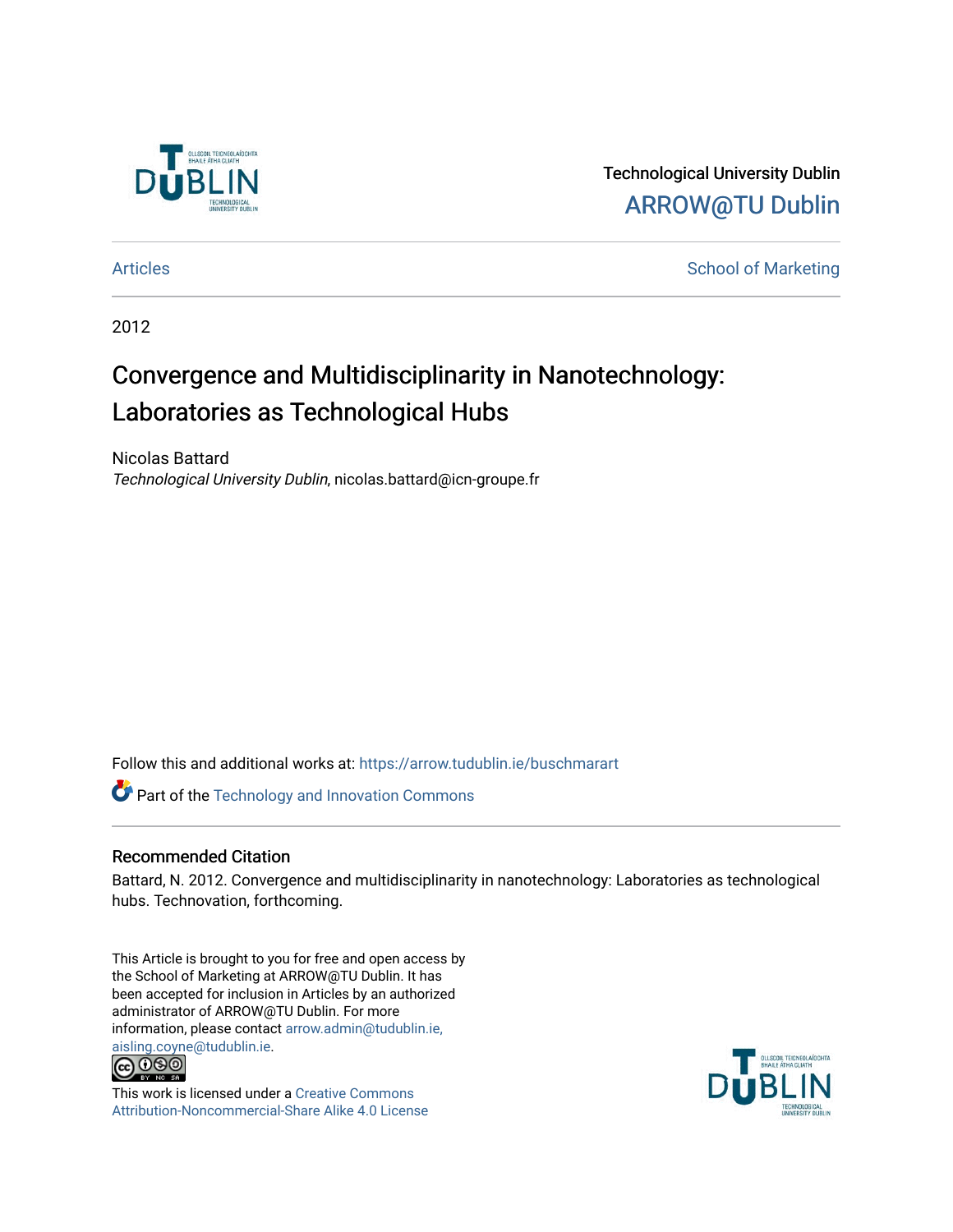# **CONVERGENCE AND MULTIDISCIPLINARITY IN NANOTECHNOLOGY: LABORATORIES AS TECHNOLOGICAL HUBS**

#### *Nicolas Battard*

Dublin Institute of Technology Aungier Street

Dublin 2

Ireland

Email: nico.battard@gmail.com

*Abstract*: This article argues that research groups dedicated to nanoscience and nanotechnology are considered as technological hubs where scientists with multiple backgrounds converge in order to conduct research at the nanoscale (a billionth of a metre). Scientific production is therefore challenged as multiple ways of thinking, practices and knowledge participate in the creation of new outcomes. Through an exploratory and inductive study, I show that these technological hubs develop a specialisation based on internal competencies and stock of knowledge. The specialisation enables laboratories to position themselves as an expert among other laboratories as well as making them more visible in order to attract funding. However, multidisciplinary research is hindered by knowledge and practices that are inherited from established scientific disciplines. The lack of standards and clear definition of the area of nanoscience and nanotechnology leads young scientists, PhD students particularly, to experience a misalignment between their research, their supervision, and the outcomes they have to produce.

*Keywords*: Nanotechnology, Scientific disciplines, Technological hub, Multidisciplinarity, Convergence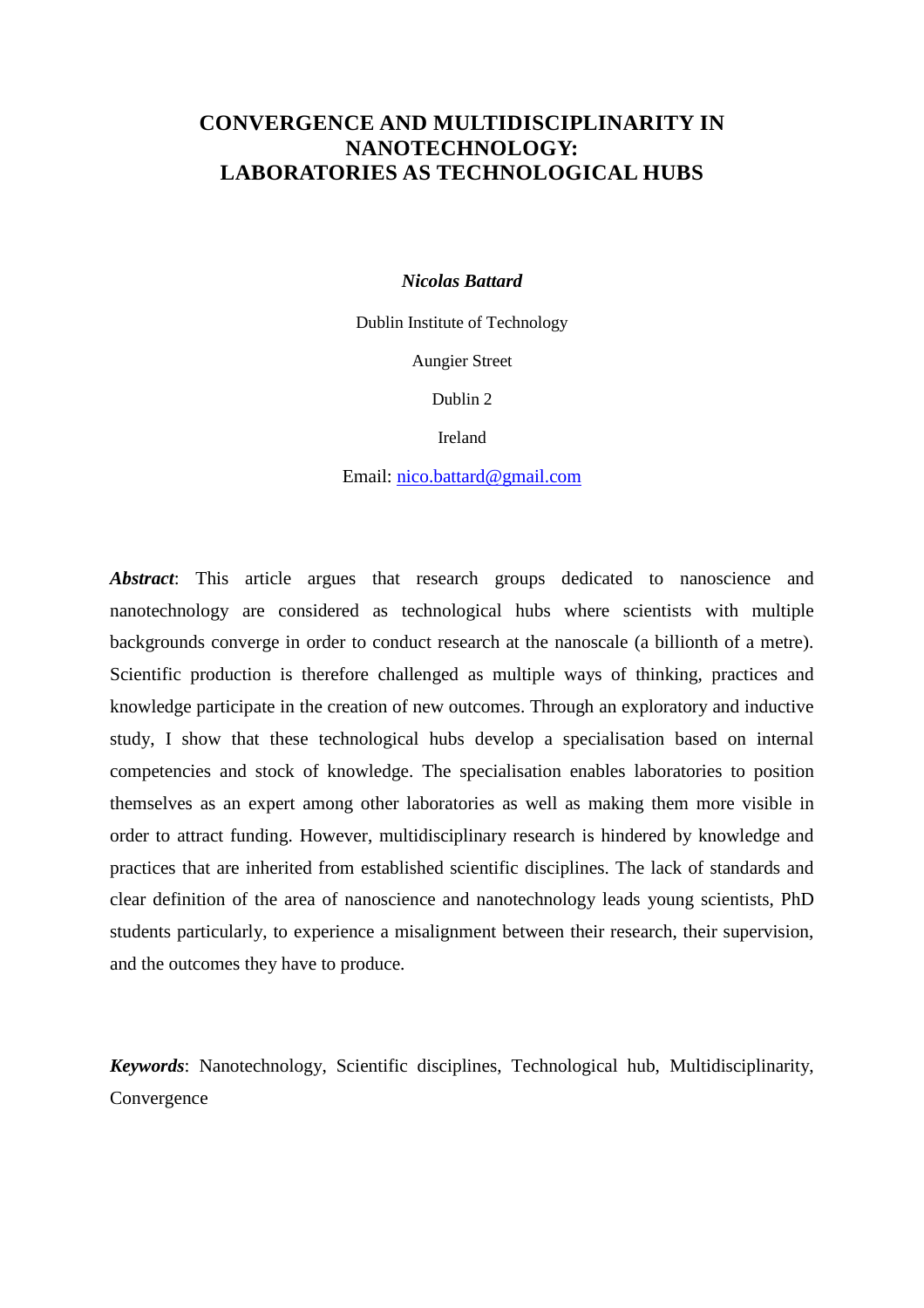#### **INTRODUCTION**

*At conferences it can be quite difficult when you are dealing with people who are purely in one area because you need to have knowledge of every area, you need to be able to discuss those areas with different people. So you do need to know a lot and you need to be very comfortable with the things that you know. So it is difficult. The nano field is quite difficult like that because we don't have a particular home like other scientists. (Comment from an interviewee, PhD student)* 

Nanotechnology is considered as an emerging and converging technology (Roco, 2008; Roco and Bainbridge, 2002) that is said to be one of the key technologies of the 21st century. Through an expansion of the label 'nanotechnology' (Grodal, 2007, 2010), multiple and diverse organisations and communities are gathered under this umbrella term. Nanotechnology is a young domain and encompasses disciplines such as applied physics, materials science, physical chemistry, physics of condensed matter, bio-chemistry and molecular biology, and polymer science and engineering (Heinze et al., 2007). These diverse sciences collaborate together in order, on the one hand, to understand the specific properties of the nanoparticles and to contribute to the scientific knowledge and on the other hand, to make new medical devices, more resistant materials and more efficient transistors (Bhat, 2005) among an unlimited number of other possibilities that are likely to change number of industries (Avenel et al., 2007). However, this scientific multidisciplinarity remains understudied.

Whereas scientific boundaries have been studied in the sociology of science (Gieryn, 1983, 1999), little attention has been given in management science to the convergence of multiple scientific disciplines around a technology and its organisational consequences. Indeed, scientometric studies suggest that nanotechnology is a set of overlapping scientific disciplines (Meyer, 2001, 2007) mainly driven by physics and chemistry (Bassecoulard et al., 2007;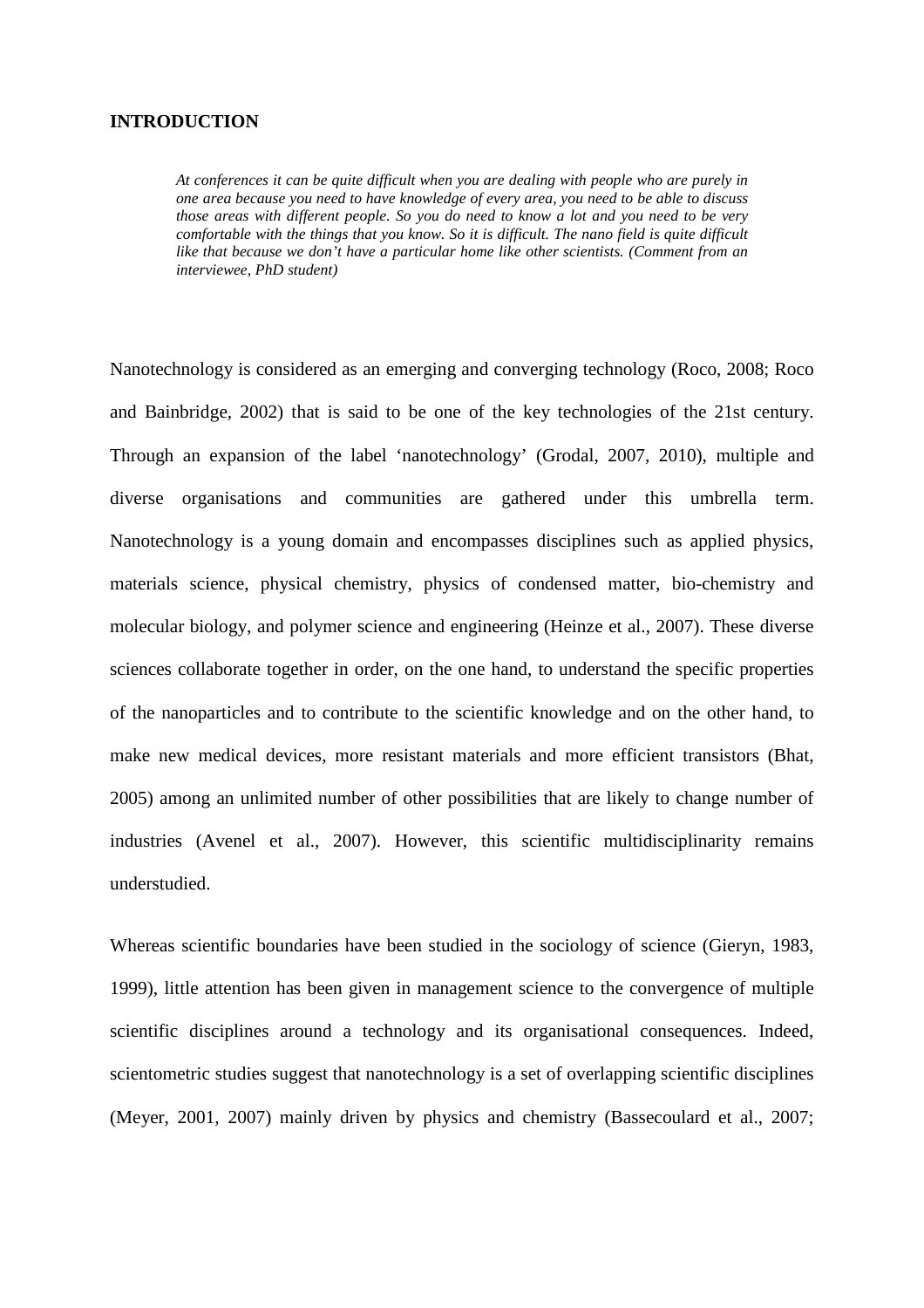Schummer, 2004b). However, the understanding of what happens within this overlap is still understudied.

Following the problem-solving logic, specialisation tends to be the characteristic of modern sciences (Popper, 1970). Scientific disciplines are embedded in paradigms that condition the way of thinking, legitimise the practices and rule the scientific activity (Kuhn, 1970). Usually, when a new discipline emerges within a new paradigm, we witness the creation of degrees that are entirely dedicated to the new discipline, PhD programmes that hold the name of the new discipline, new applications, etc. However, nanotechnology seems to counter this scheme by integrating multiple scientific disciplines around the same technology. In this way, crossing scientific boundaries means to face other methods, practices, ways of thinking, etc. and thus to constrain the production of scientific outcomes. From these observations, I ask the following research question: How do scientists involved in a scientific area crossing multiple scientific disciplines use multidisciplinary knowledge in order to create a new scientific outcome?

To answer this research question, the study has been organised as follows. First, a point is made on what we can learn from the philosophy and the sociology of science and the categories that can be constructed from these disciplines in order to understand the sciences born after the Second World War (Bonaccorsi, 2008)such as nanotechnology. Second, from this framework and through a qualitative and exploratory study, I argue that laboratories are technological hubs through which scientists converge from multiple scientific backgrounds. As such, they have to be understood through the physical, social and cognitive boundaries that delineate them. Although they are working in the same laboratory and sometimes on the same project, scientists face cognitive barriers that constrain the collaboration between scientific disciplines. Finally, from the results, different issues are raised in order to question the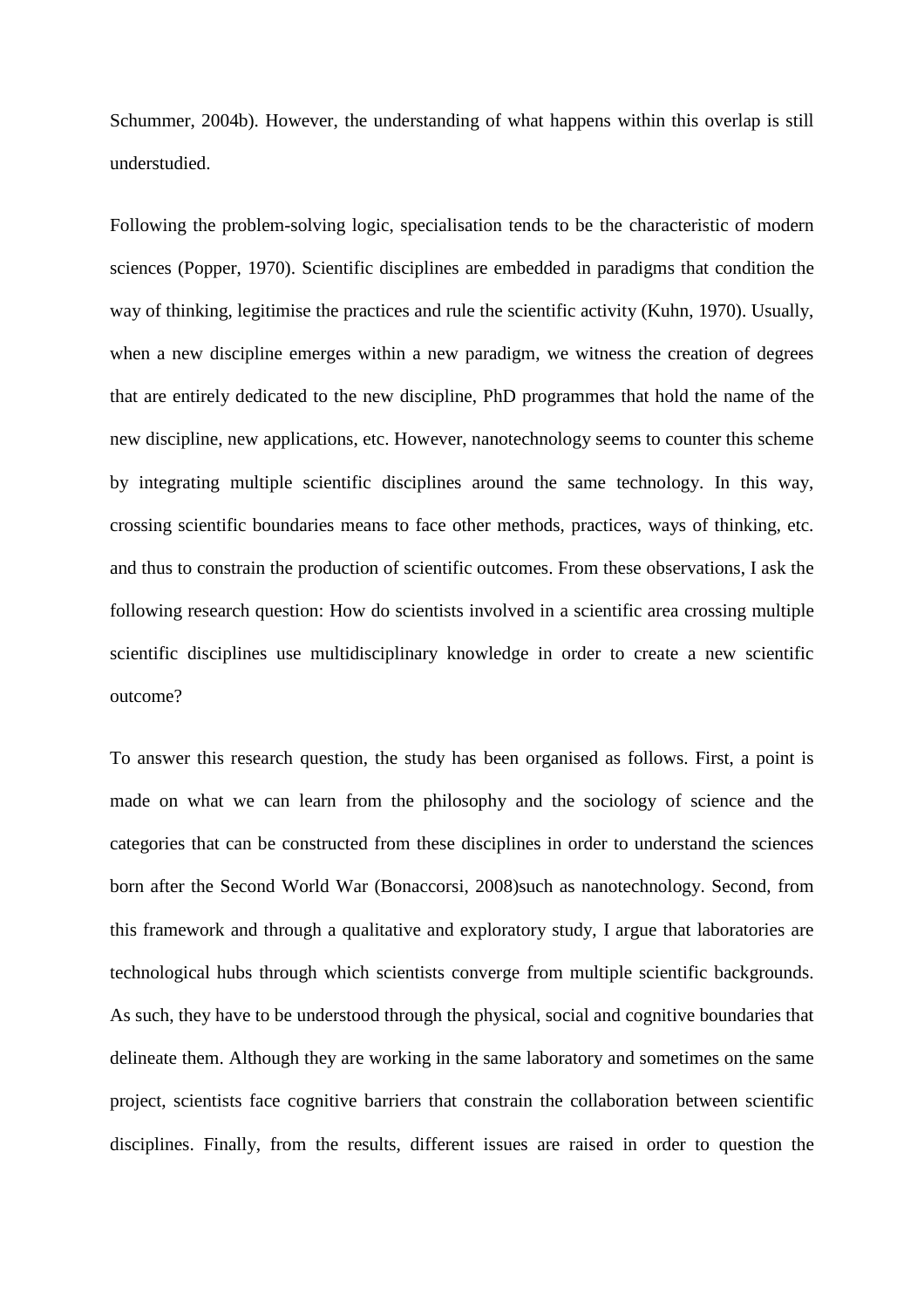evolution of the field of nanotechnology and the future researches that can be undertaken in order to highlight the specificity of the area of nanotechnology.

# **2. BOUNDARIES AND MULTIDISCIPLINARITY IN SCIENCE**

#### **2.1. Scientific disciplines: An insight from philosophy and sociology of science**

According to Popper, science has to be falsifiable and must be falsified (1959). In other words, scientists must try to prove that their hypotheses are wrong instead of right in order to improve the research programme (or paradigm in the sense of Kuhn; both will be used in the same sense in this study). If a theory is tested and proved right through the process of falsification it has to be accepted and, conversely if it is proved wrong it has to be abandoned. Lakatos (1970) argued that core hypotheses are protected by a shield of auxiliary hypotheses which will be abandoned, improved or created. In this way, o ld research programmes are not necessarily destroyed by new ones. For instance, when Einstein discovered the theory of relativity, Newton's theory was not abandoned. It is still being used and improved. In opposition to Kuhn, Popper and Lakatos showed that a new science can start without disrupting another. Moreover, modern sciences tend to follow a theoretical problem-solving approach and to be more and more specialised (Popper, 1970).

Kuhn (1970) argued that scientific disciplines are embedded in paradigms that condition the way of thinking, legitimise the practices and rule the scientific activity. He defined paradigms as a set of fundamental concepts and hypotheses, practices, methods and beliefs. Scientists do their everyday life activities oriented and guided by these rules without sometimes being able to define them precisely (Kuhn, 1970). Within these guidelines, scientists are in charge of testing all different hypotheses, improving the theory and providing the scientific community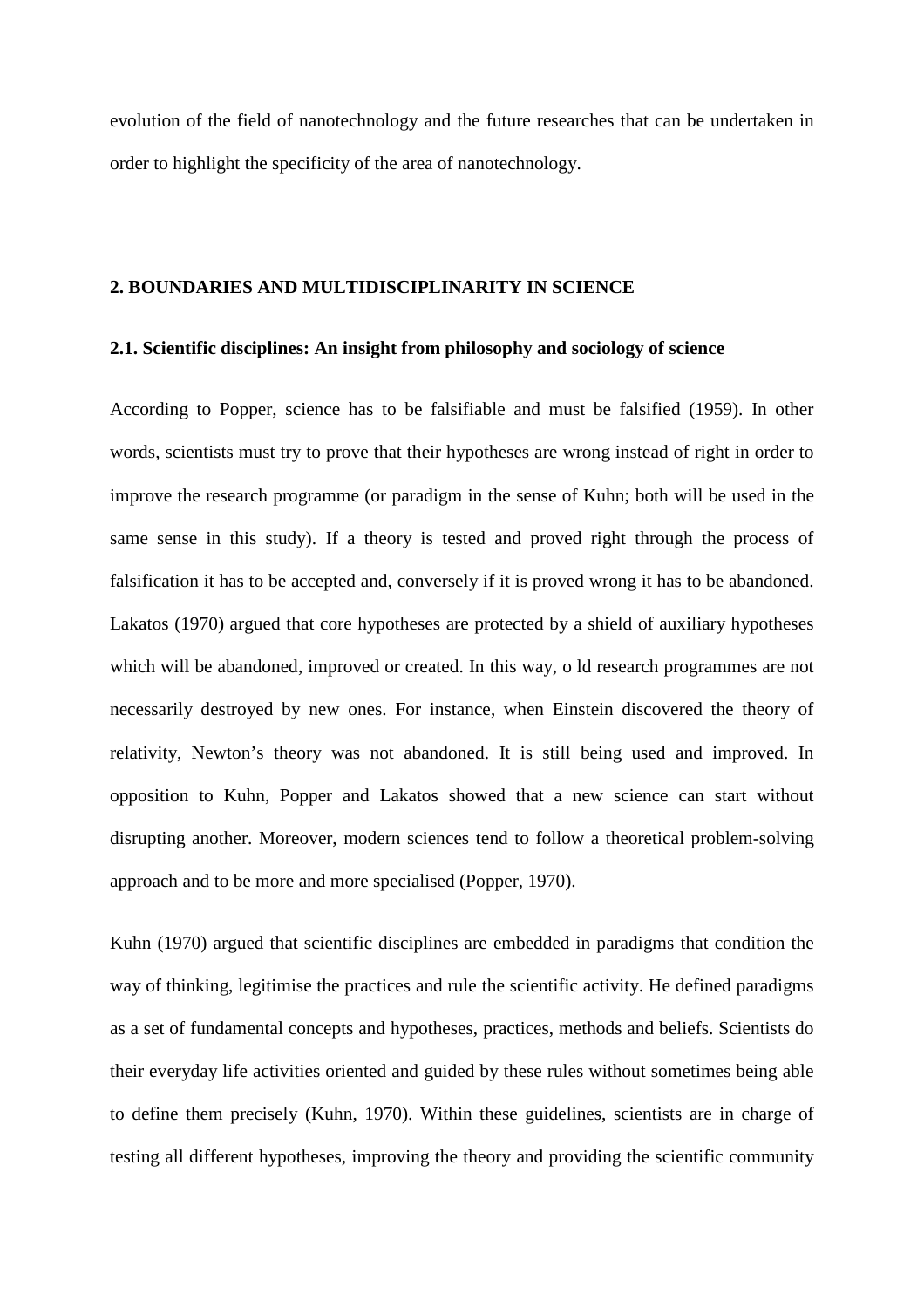with a wider understanding of the world. That is what Kuhn named 'normal science.' The latter defines the boundaries of the scientific community within which practices are accepted by the community, scientific problems solved (Kuhn, 1970) and knowledge accumulated and shared (Merton, 1942: 268).

Sociology of science also gives sense to scientific boundaries. Boundary construction is a prerequisite for 'inner' scientists if they want the discipline to grow, to evolve and to become an established science which will be independent from states, industries and other scientific disciplines (Gieryn, 1983). First, boundaries are essential for scientists to pursue professional goals such as intellectual authority and career opportunities (Gieryn, 1983). Indeed, expert knowledge can only be claimed by a limited community of scientists. If accepted by every scientists, knowledge becomes tacit and is integrated into instruments (Latour, 1987). Second it is among an identified community that scientists can gain credit and climb up through the grades of the scientific hierarchy (Latour and Woolgar, 1979). Third, drawing boundaries enables the identification of fundamental knowledge, methods, ways of thinking, etc. that will be supported by institutions and taught in class in order to reproduce and to maintain the scientific community.

Within these boundaries, data is produced and artefacts trans-formed into facts in order to be published, accepted and thus objectivised to finally become the new reality of a specific scientific community. Latour (1987) argued that to understand the whole process, human and non-human actors have to be studied together. Indeed, the construction of scientific facts cannot be understood without taking into account the human actors who interpret the results, build arguments and write articles and those who use this article and thus participate to the diffusion of a new idea. Then, instruments are considered as 'black boxes' whereof results produced are legitimate given the instrument is acknowledged by the scientific community and is no longer a controversial issue. Instruments are not mere machines that transform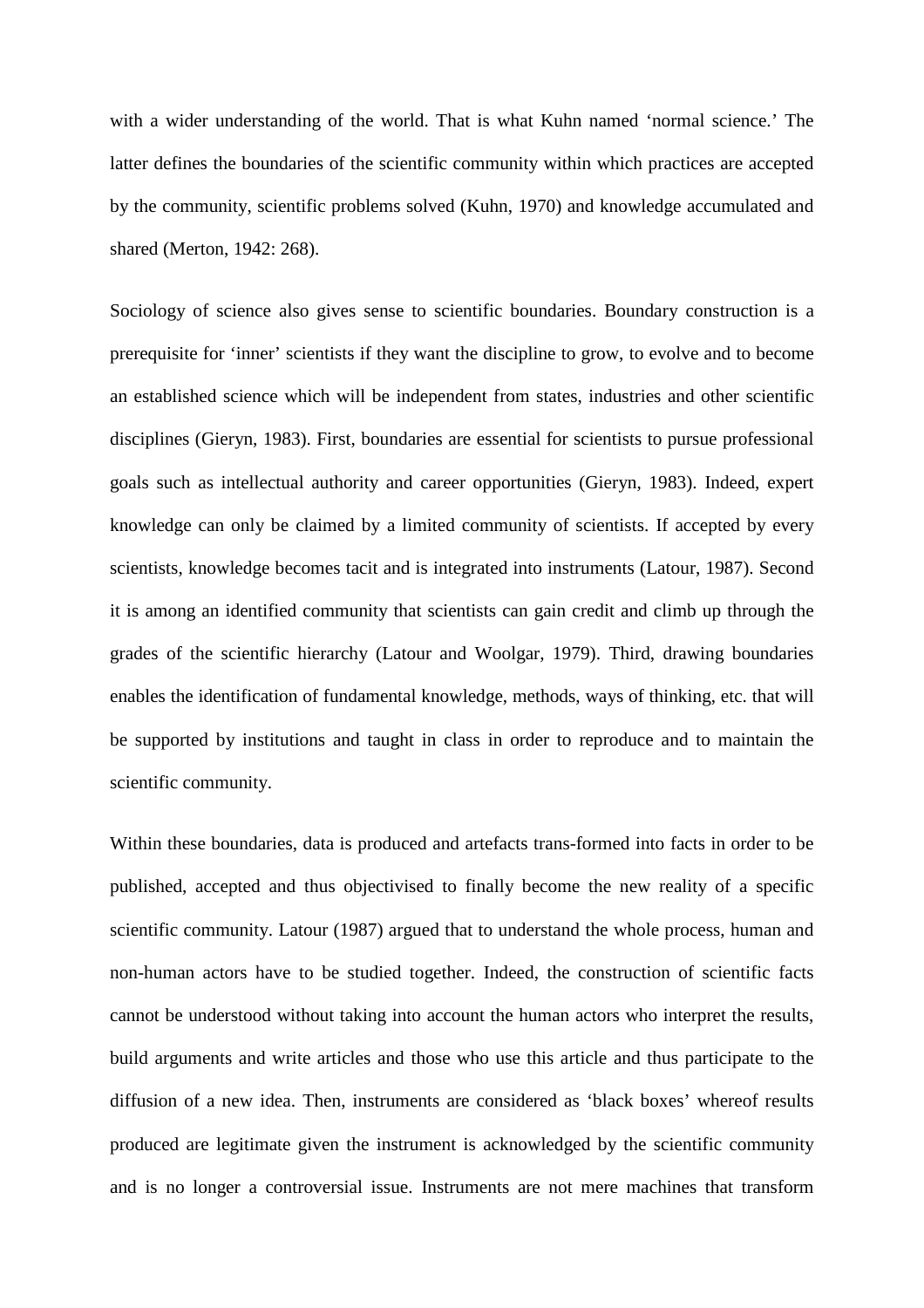through their pro-cesses the reality into charts, figures and graphics but also produce data which once accepted by the scientific community will be the scientific reality. The latter is built by scientists that use other scientists' arguments in order to build theirs. When the argument is accepted, it is transformed into tacit knowledge and incorporated into instruments which will bring this tacit knowledge into another scientific discipline.

To sum up, following the problem solving logic, specialisation tends to be the characteristic of modern science (Popper, 1970). Scientific disciplines are embedded in paradigms that condition the way of thinking, practices and rule the scientific activity (Kuhn, 1970).

## **2.2. Multi- and interdisciplinarity in science**

Science has undergone significant changes in the past few decades. As described by the triple helix model (Leydesdorff, 2000; Leydesdorff and Etzkowitz, 1998; Leydesdorff and Meyer, 2007), boundaries between science, government and industry have been blurred. The view of homogeneous and closed scientific communities is challenged by recent works on a shift between two ways of doing science (Bonaccorsi, 2008 ; Bonaccorsi and Thoma, 2007; Gibbons et al., 1994; Nowotny et al., 2003). Described by Gibbons et al. (1994) as 'mode 1', old sciences, such as physics, chemistry, biology and their sub-disciplines, are characterised by disciplinary, university-based and government-based laboratories. 'Mode 2' describes sciences that are characterised by being multidisciplinary, based on networks of knowledge and oriented towards problem solving and societal challenges. Bonaccorsi (2008: 296) argues that new sciences are 'reductionist sciences that address new complex phenomena by breaking the boundary between natural and artificial.' They are measured through three different indicators. First, the rate of growth shows a constant entry of new fields that grow very quickly after entry and a high turnover rate. This contrasts with 'old' science whereof changes were paradigmatic and revolutionary, and normal science (Kuhn, 1970) characterised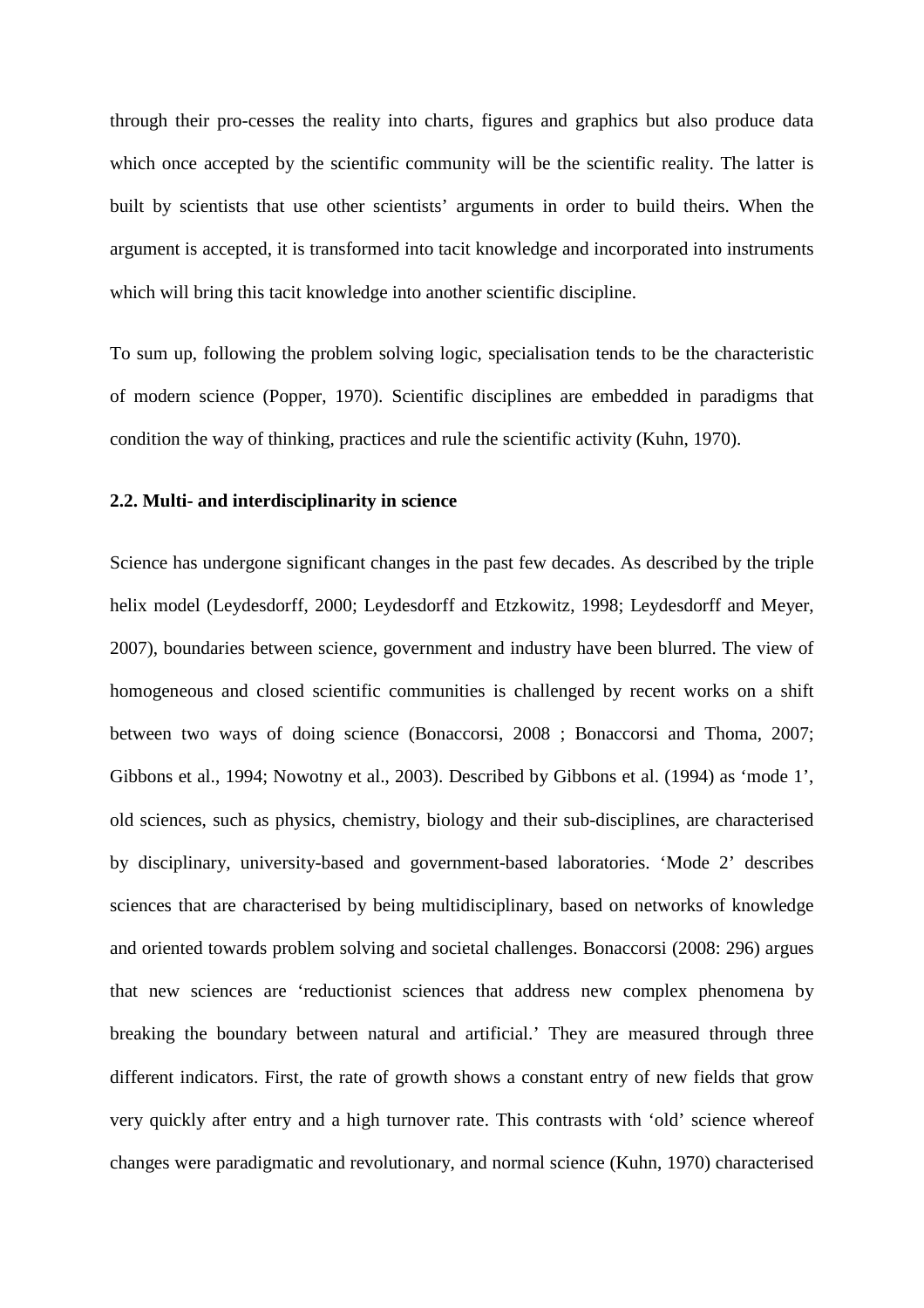by a slow rate of growth. Second, the degree of diversity brings to light the difference between diversity before and after paradigmatic change and diversity within normal science and also questions t he number of directions that can be pursued at the same time. This indicator shows that new sciences generate new hypotheses within established paradigms with weak or strong divergence. This is very different to old sciences, where divergence was exceptional. Third, the level and type of complementarity show the process of crossdisciplinary competence building, new forms of infrastructural utilisation design or institutional cooperation. This last indicator is based on the structure of affiliation and institutional complementarities in publications. This shows that industrial affiliations as well as that of the number of occurrences with multiple research institutions and with companies is much higher in new sciences than old sciences.

These views of new sciences highlight the involvement of multiple scientific disciplines around the same object which is characterised either as multidisciplinary or interdisciplinary. First, multidisciplinarity involves at least two disciplines (Heinze and Bauer, 2007) and is described as 'a rather loose, additive or preliminary relation between the disciplines involved' (Schummer, 2004b: p. 11). In a multidisciplinary context, although different disciplines overlap which fosters wider knowledge, information and methods, disciplines remain separate from each other and the structure of knowledge is not questioned (Klein, 2010). Multidisciplinarity thus is a primary step towards interdisciplinarity that requires 'strong ties, overlap, or integration' (Schummer, 2004b: p. 11). So when interactions between at least two scientific disciplines become more proactive, the new area can be described as interdisciplinary.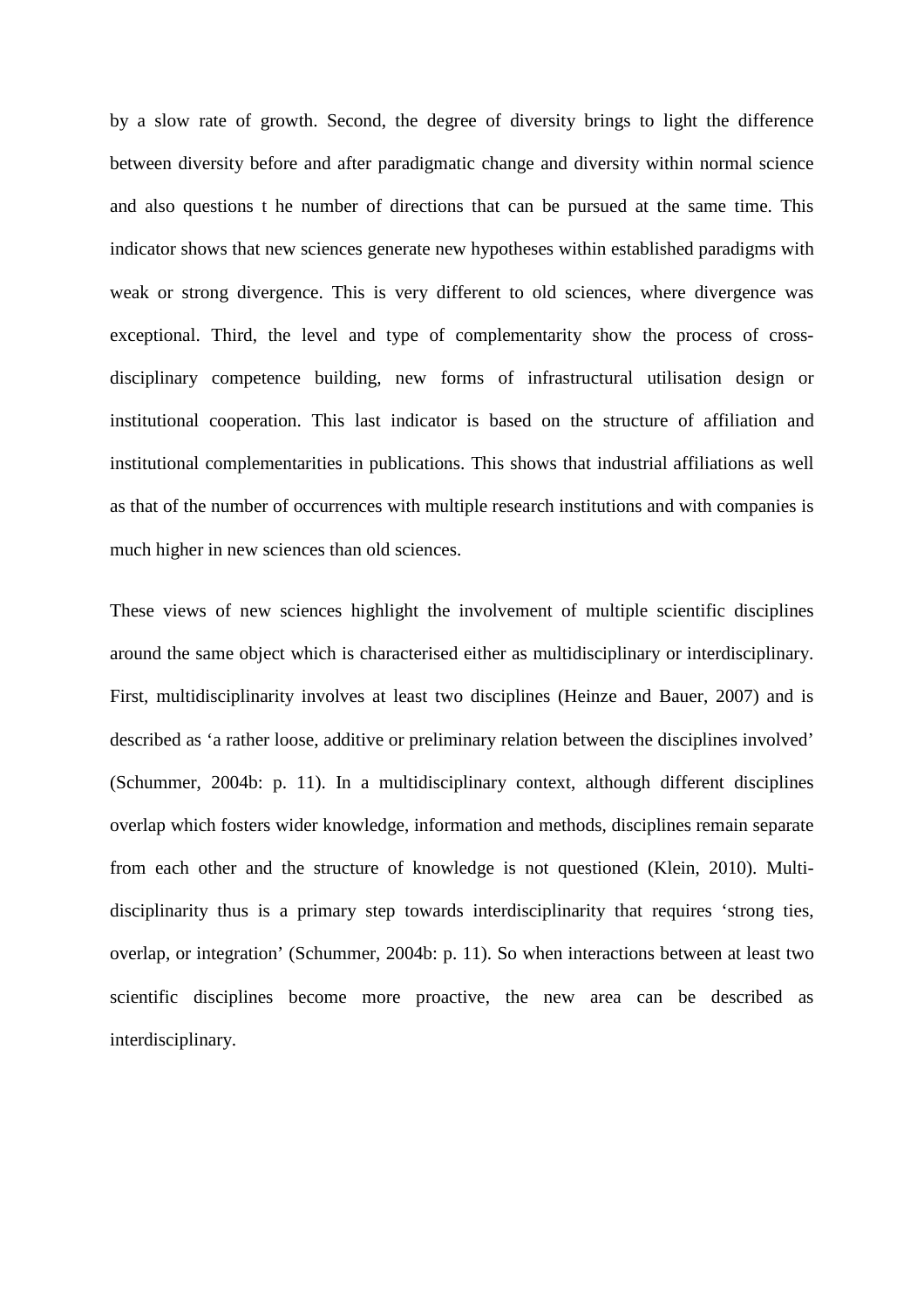#### **2.3. Motivations and research question**

The use of the 1–100 nm scale to define nanoscience and nanotechnology (N&N) do not explain whether different established scientific disciplines are converging and what is happening when scientists with different backgrounds are converging. For instance, working with molecules is the purpose of chemistry (Grodal, 2007). Moreover, the convergence between scientific disciplines is not completely new and is still controversial. Material science, one of the disciplines crossed by nanotechnology, is the result of a convergence between physics and chemistry.

Different and disparate technological and scientific fields are converging towards N&N (Avenel et al., 2007; Bozeman et al., 2007; Porter and Youtie, 2009). This convergence is said to 'fuse' the traditional disciplines (Islam and Miyazaki, 2009) in order to lead to a new area of research (Linstone, 2011). However, the reason of this convergence is still discussed. One the one hand, Loveridge et al. (2008) argue that the artefacts made at the nanoscale (nanoartefacts) are the basis of this convergence. One of the attributes of these nano-artefacts is to integrate multiple scientific and engineering disciplines; the other attributes being the 1–100 nm scale and a pervasive characteristic. On the other hand, Schmidt (2008) sees the convergence of different disciplines as a shared use of instruments such as atomic force microscopes or scanning tunnelling microscopes. So, in his view, it is less the particle or the device in itself that characterises the convergence than the different ways to produce them. Moreover, the view of a complete convergence towards a unified area of research has not yet reached consensus among the scholars.

Scientometric studies bring useful insights regarding the different controversies that nurture the discussion about the new area of N&N. Schummer (2008) argues that there is no strong evidences for claiming a scientific revolution based on new tools. Indeed, scientometric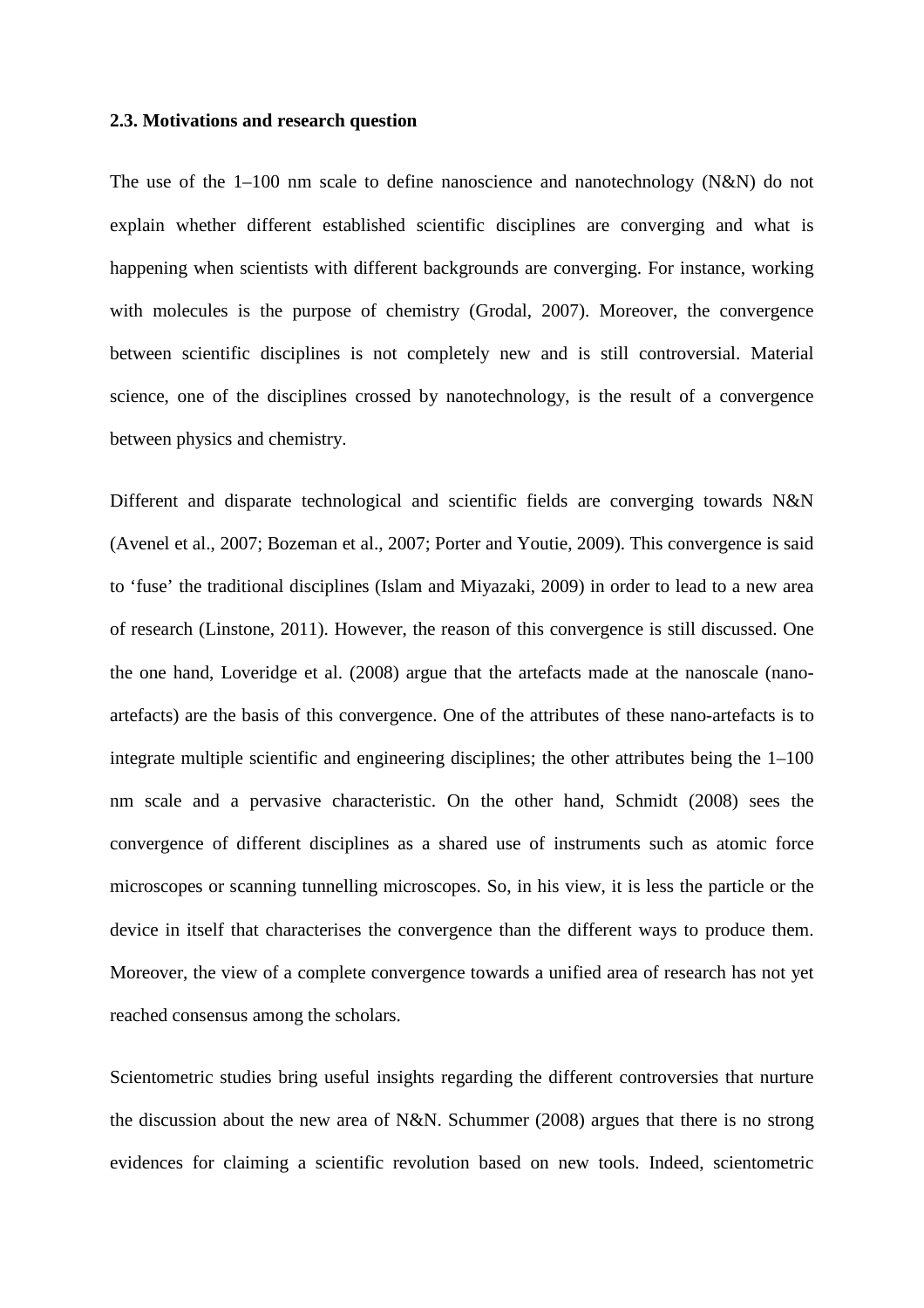studies, through citation and co-citation analysis, tend to show that the area of N&N is more characterised by an aggregation of disconnected disciplines than a multidisciplinary convergence. N&N does not reveal any particular patterns of interdisciplinarity and must be considered more as multiple mono-disciplinary scientific fields sharing the prefix 'nano' than a new unified area of research (Schummer, 2004a). So, although the word 'nano' has spread, boundaries of science have not really been challenged by this new technology.

Although on the one hand, there is a call for more interdisciplinary collaborations in N&N by policy makers and on the other hand, scientometric studies balance the interdisciplinary characteristic of N&N, we do not know what happens in a laboratory where scientists with different backgrounds collaborate. The motivation of the study is twofold. First, although some studies have been done on the different types of scientific outcomes that a mono- or a multidisciplinary team can produce (Porac et al., 2004), little is understood about how a scientist uses knowledge from multiple disciplines in order to create a new outcome. Second, funding dedicated to N&N has been increasing over time (Roco, 2005). Even if the deep nature of N&N is not settled down as yet, into unrelated disciplines or a new single scientific discipline, nanotechnology has the potential to enhance nations' productivity (Roco and Bainbridge, 2002) and thus bring a serious competitive advantage to organisations that use, either in the process or in the product, technologies at the nanoscale. Dynamics that occur in these very specific organisations have to be better understood if they want to be fostered and developed. While multidisciplinary teams tend to produce more varied concepts than monodisciplinary ones (Porac et al., 2004), the determinants of the knowledge creation need to be better understood to enhance the comprehension of these knowledge-based organisations.

This study has been designed to deepen the knowledge on how scientists with different backgrounds produce scientific outcomes in a multidisciplinary context and how they experience this multidisciplinarity. Even though science and even scientific disciplines are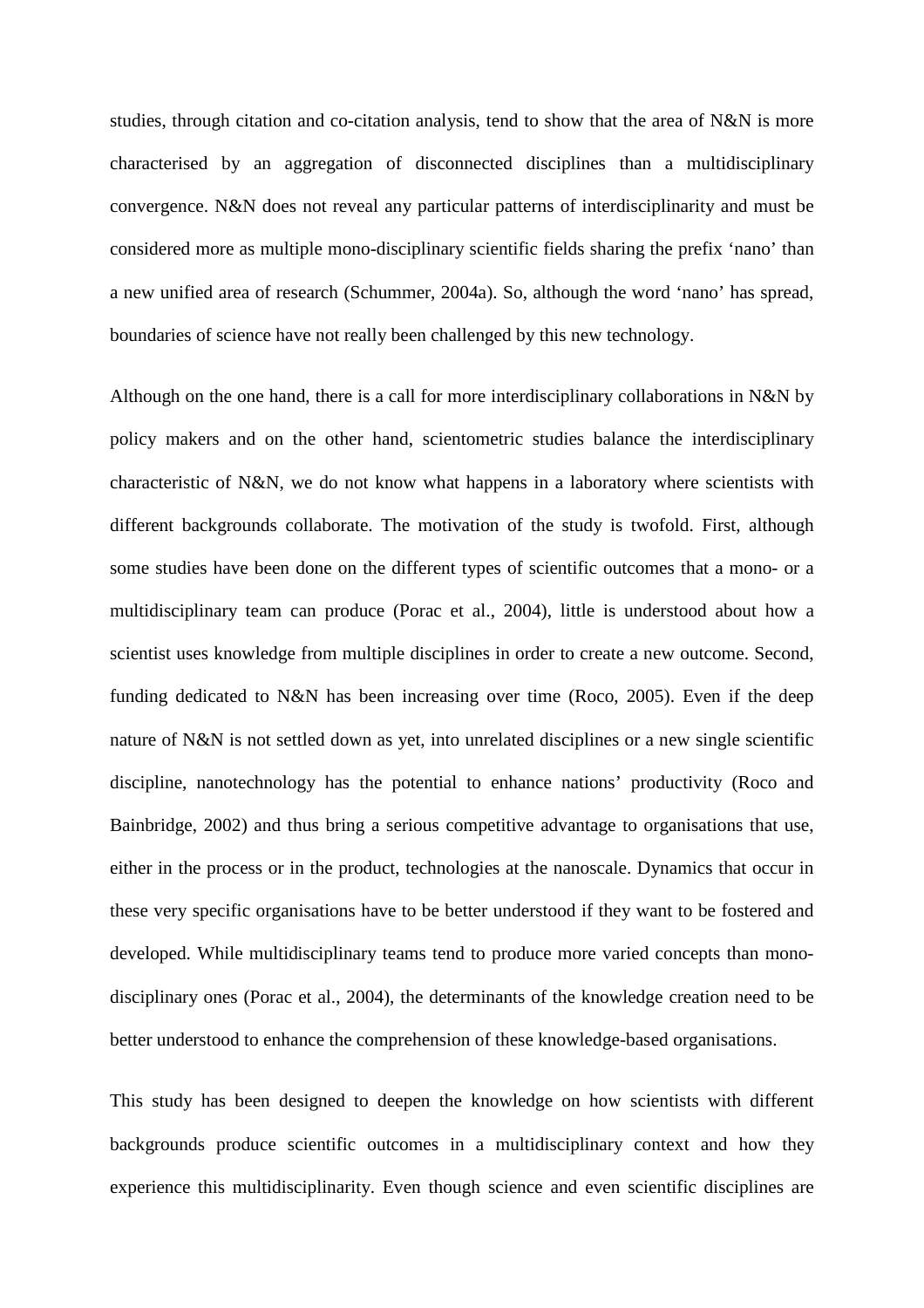difficult to be precisely defined, the theories mentioned earlier help to frame the different foci that are important to look at in this specific context. We first saw that scientific disciplines are embedded in paradigms (Kuhn, 1970) in order to enable knowledge accumulation (Merton, 1942/1973: 268). This is materialised by the different schools that teach students specific concepts, methods, way of thinking, etc. and that agree with the paradigms within which the disciplines are embedded; in Schummer's (2004b) words, 'a social context of transmission and education and a social body that thereby reproduces itself' (p. 11). However, these boundaries are not easy to transcend. Indeed, path-dependency research suggests that emotional reactions such as uncertainty avoidance, cognitive biases (selective perception, implicit theories) can lead to a lock-in situation (Sydow et al., 2009).

Rafols and Meyer (2007) give another view of interdisciplinarity in N&N by arguing that cross-disciplinarity does exist in terms of 'cognitive practices', i.e. use of references and instruments, but much less in terms of affiliations and backgrounds of the researchers. In this way, scientists cite articles from other disciplines but regarding their collaboration, they tend to stay in their original discipline. I here refer to Weick (2003)to define practices as 'equated with doing, concreteness, understanding, know-how and wholes' (p. 454). So, within this framework, I focus on how multidisciplinary or interdisciplinary research is practiced and ask the following research question: How do scientists evolving in a scientific area crossing multiple scientific disciplines use multidisciplinary knowledge in order to create a new scientific outcome? The next part describes the methodology that has been followed and then findings will be presented and discussed.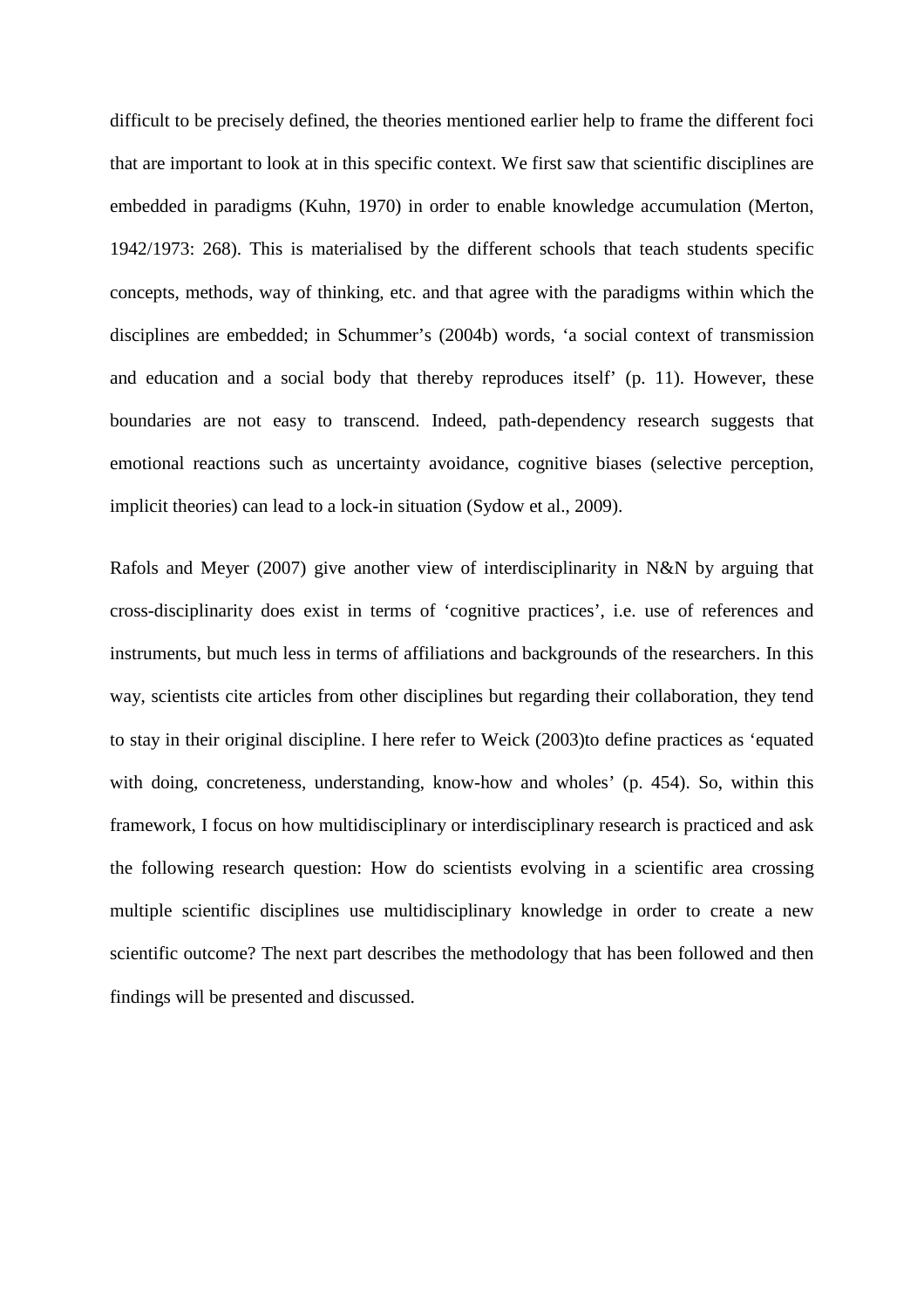#### **3. METHODOLOGY**

# **3.1. Case study research design**

This study meets the three criteria set up by Yin (2009) for which a case study design is suited. First, I focus here on a 'how' research question which aims at describing how scientists practise multidisciplinary research. Second and third, this study focuses on a contemporary event for which the behaviours cannot be manipulated. N&N is a young domain (Heinze et al., 2007) whereof the attributes such as multidisciplinarity is not fully understood yet. Next, the study took place in a laboratory — which will be described below — where scientists do their research on a daily basis.

### **3.2. Research setting**

This case has been chosen for its endogenous attributes (Siggelkow, 2007). Indeed, the research group on which the study is based focuses its research on particles at the nanoscale and encompasses scientists with multiple scientific backgrounds. Studying a research group as a whole instead of experiments has been chosen because it allows consideration of 'the full spectrum of activities involved in the production of knowledge' (Knorr Cetina, 1992: 115). I will first describe the research centre and then the research group which has been studied. The research centre was founded upon the basis of multidisciplinarity with the common denominator of optical characterisation and spectroscopy.

The research centre has been built thanks to a national grant for which the call was in 1999. The objectives of this funding programme were to develop research capabilities, to give support to individual researchers and research teams and to foster the cooperation between and within institutions. In this way, the objectives of the proposal were based on extending the capabilities of the existing research groups but with the possibility to build new ones, on the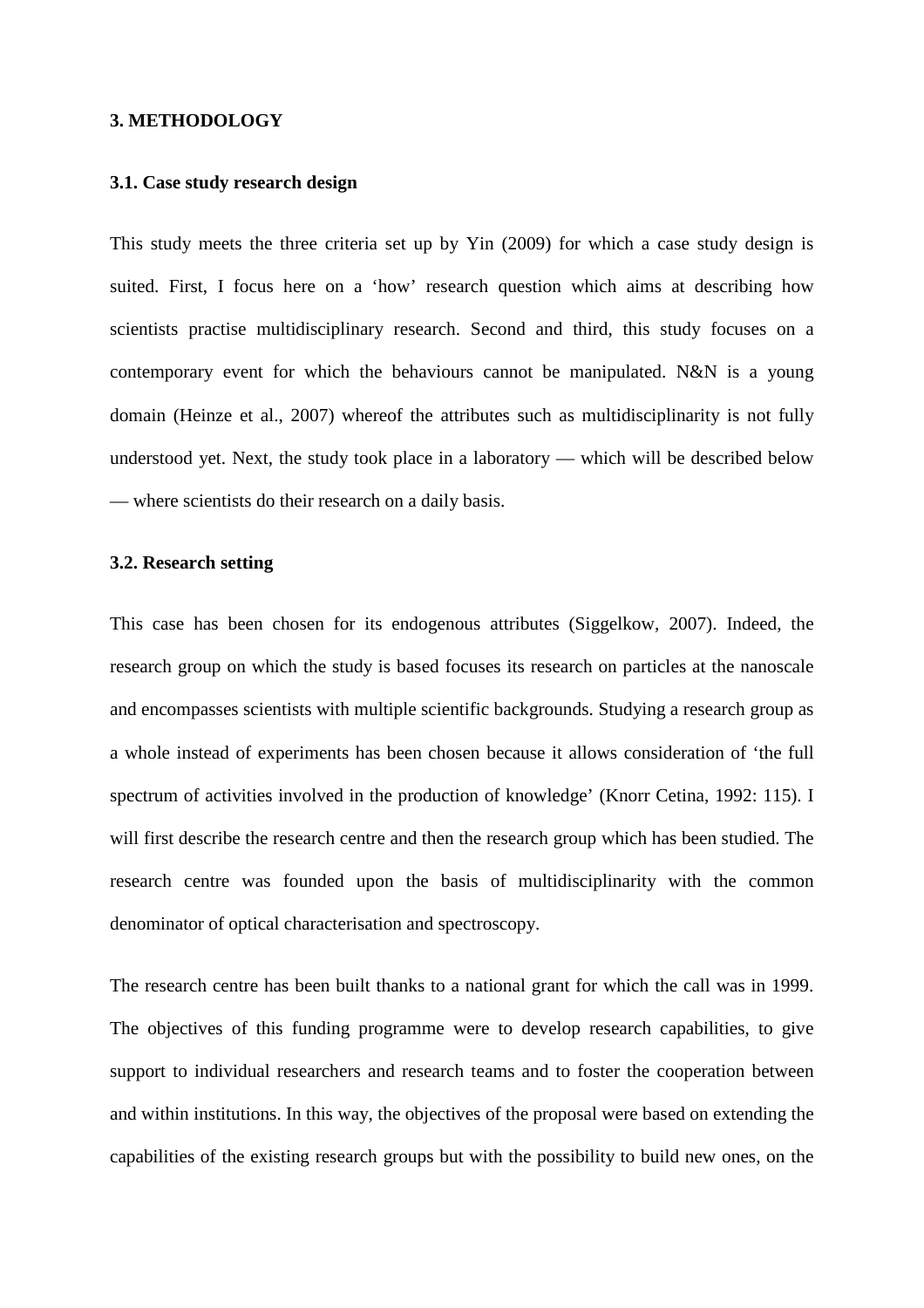construction of shared facilities and on the objective to develop interdisciplinarity at both the research and education levels. At, six research groups were defined and were clustered around the core laboratories. These research groups focused on radiation and environmental science, environmental chemistry, inorganic chemistry, physics of molecular materials, holographic research and solid state physics. In 2004, two main changes occurred. Firstly, two other groups were hosted in the building (one focusing on wireless communications and the other on engineering surface coating). The second change was the evolution and redefinition of the physics of molecular materials and solid state physics groups into two new groups: nanophysics and the sola r energy group. The increasing worldwide development of N&N led the research centre to develop further knowledge in this area of expertise.

The drive to develop N&N research resulted in the research centre introducing several activities at the nanoscale scattered in different groups. Building on internal competencies (biology and physical characterisation), managers of the research centre decided to focus on biological aspects of nanotechnology. In order to do this, the nanophysics group disappeared and, in 2008, a new group focusing on nanotoxicology and nanobio-interactions was created: Nanotoxlab (pseudonym). This group gathered together the different PhD students and post doctoral researchers that were doing research at the nanoscale under the discipline of nanobiointeractions and specifically nanotoxicology.

Nanotoxicology is an emerging sub-branch of toxicology which aims to study the impact of nanoparticles on human health and the environment (Oberdörster et al., 2005). Nanoparticles have the particularity to be able to traverse the cell membranes (Seaton and Donaldson, 2005) and thus lead to unexpected consequences. If non-toxic, these particles present properties that can be used in domains such as drug delivery or cancer therapy (De Jong and Borm, 2008). Scientists within Nanotoxlab not only study human cells but also extend their study over the whole food chain by analysing algae, fish, and mammalian cells, particularly human.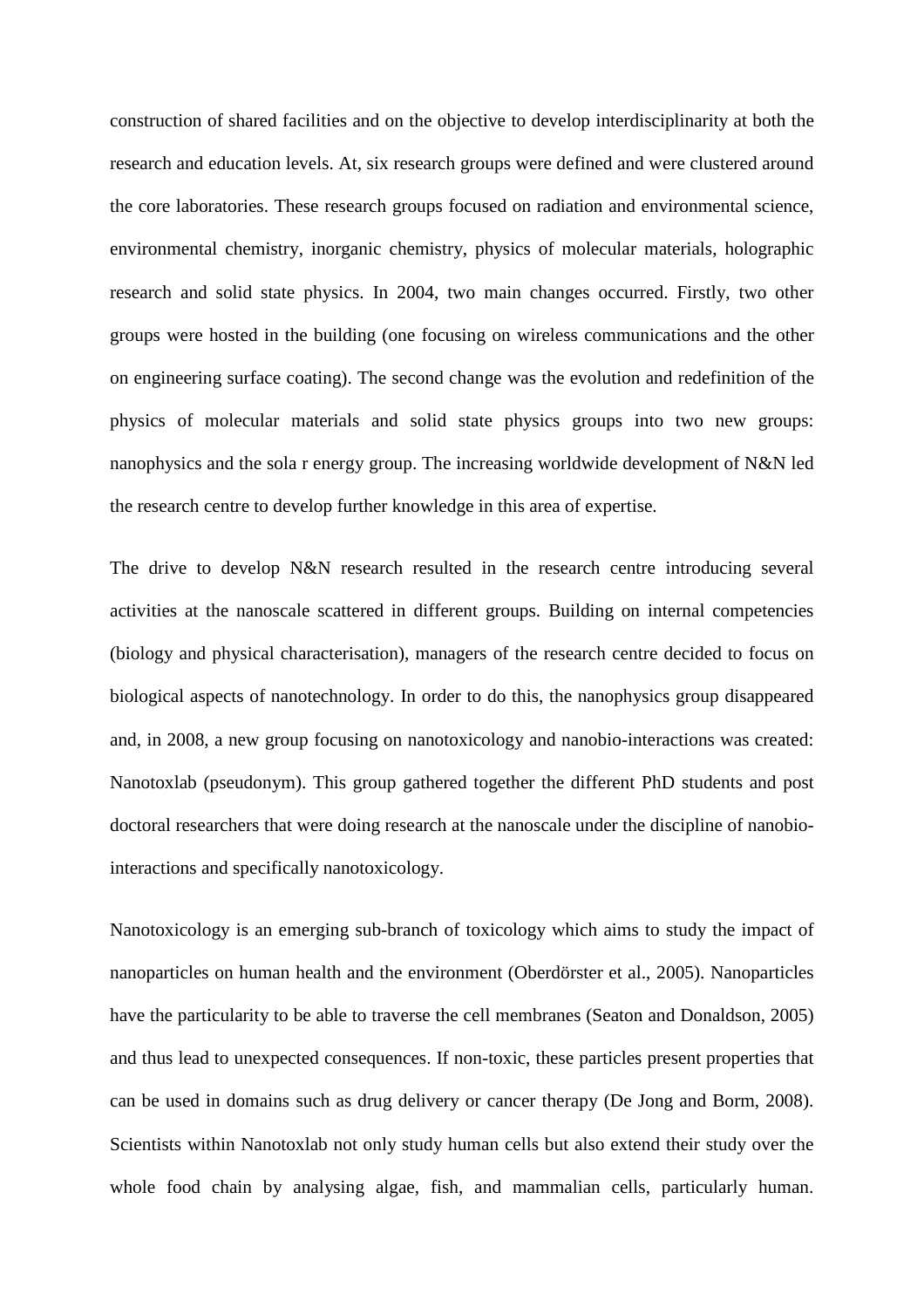Although this discipline is a sub-discipline of toxicology which is mainly a biological discipline, the first step of an experiment is to characterise the nanoparticle (defining size, shape, surface area, etc.) which involves physics and chemistry. Then, biology-related experiments are undertaken to test the nanoparticles in order to determine their characteristics and their toxic effects on different types of organisms and cells.

The laboratory is mainly divided into two spaces: physical and biological experiments. The first space, dedicated to physical experiments, includes instruments used to characterise size, shape and surface area of the nanoparticles. The second space, dedicated to biological experiments, includes separate rooms that are dedicated to the study of fish cells, mammalian cells or human cells. Both spaces can be used by all scientists in the conduct of their research. PhD students and postdoctoral researchers have very different backgrounds, such as physics, chemistry, biology and toxicology. Although the collaboration is limited between them, projects are multi-disciplinary, including physics – mainly physical characterisation – and biology. However, as the process is complex and the project is characterised as multidisciplinary, the steps between the different disciplines are identifiable.

#### **3.3. Data collection**

This study relies on two sources of data. The first source of data is archival documents. It includes a book that traces the history of the research centre from 1999 to 2006 and of the different grant proposals, reviews and presentations that are related to the development of Nanotoxlab. This helped to have a better understanding of the history of the research centre in which the research group is embedded, as well as how this new research group is developed and justified. The second and main source of data is based on 12 semi-structured and 11 structured interviews (see Table 1). The respondents were defined by their membership to Nanotoxlab. This research group is made of the manager of the research centre, one lecturer,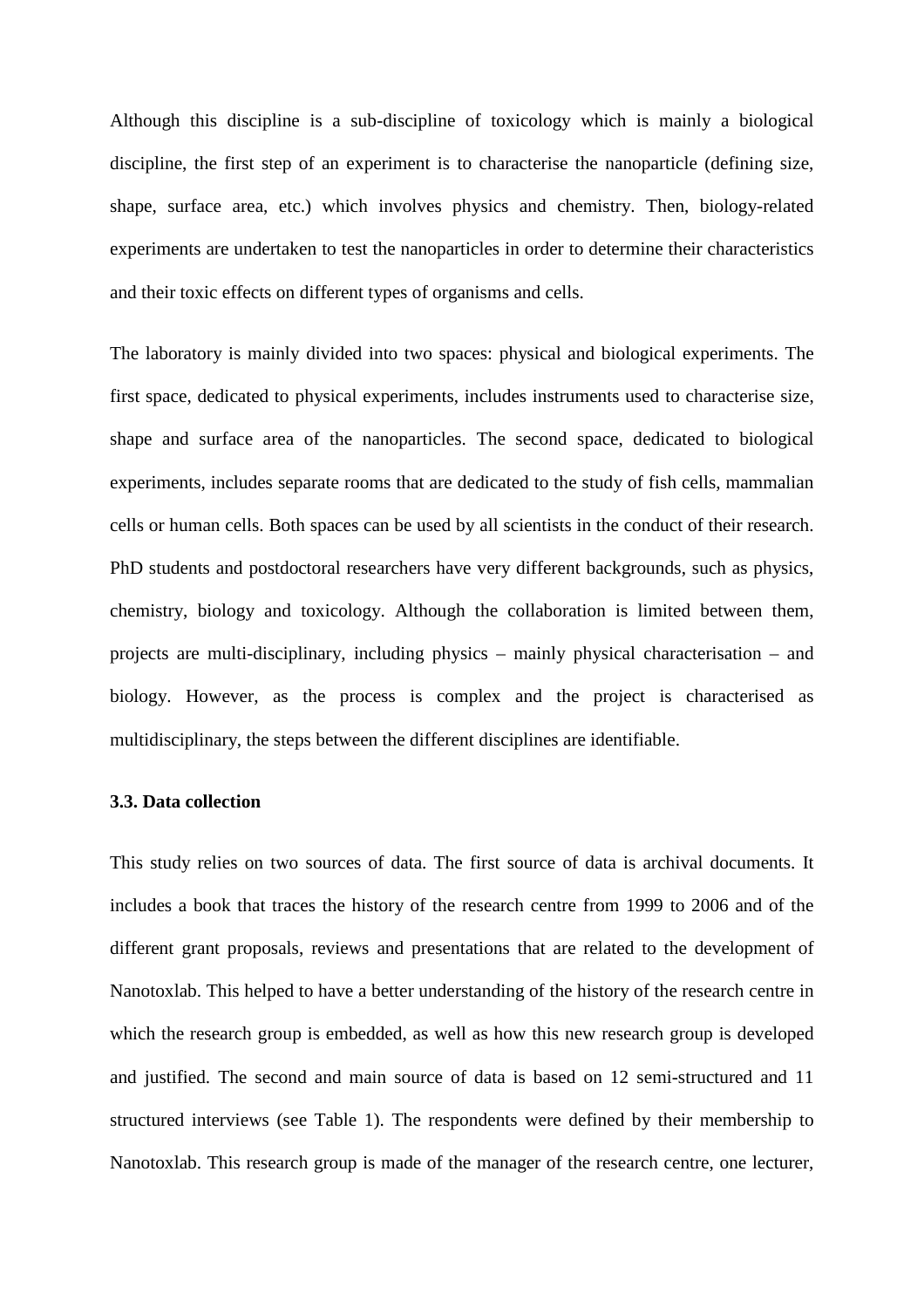two postdoctoral researchers and six PhD students. The manager of the radiation and environmental science group has been included into the study as she is deeply involved in a ll biology-related experiments. Three steps have been followed.

The first step includes semi-structured interviews with the manager of the research centre and the lecturer. Questions were related to both the research centre and the Nanotoxlab in order to have a global understanding of the reasons why they decided to develop N&N within the centre and more particularly nanotoxicology. These interviews were conducted in order to fill the gaps and to add precisions to the information gathered with the archival documents.

The second step consists of the first round of interviews that were conducted with the manager of research centre, the lecturer, the two post doctoral researchers and the six PhD students. During this round of interviews, respondents were asked to talk about their research. To do so, they were asked to describe what tasks they are doing on a daily basis such as the type of journals they are reading, the different types of experiments they have done and need to do so for their research and their interactions with the other members of Nanotoxlab. Interviews were open-ended in order to let new themes emerge. This first round of interviews allowed the identification of global themes that were used to frame the second round of interviews. These themes were the vision they have of Nanotoxlab and the integration of different scientific disciplines. The open-end of the interviews allowed the emergence of the tensions that might occur on the one hand when they have to make an experiment which is outside their scientific background and on the other hand, when they collaborate with scientists that have a different scientific background from theirs.

The third step of interviews includes structured interviews that were conducted with the manager of the research centre, the research group manager, the lecturer, the two post doctoral researchers and the six PhD students. This approach was under-taken in order to compare the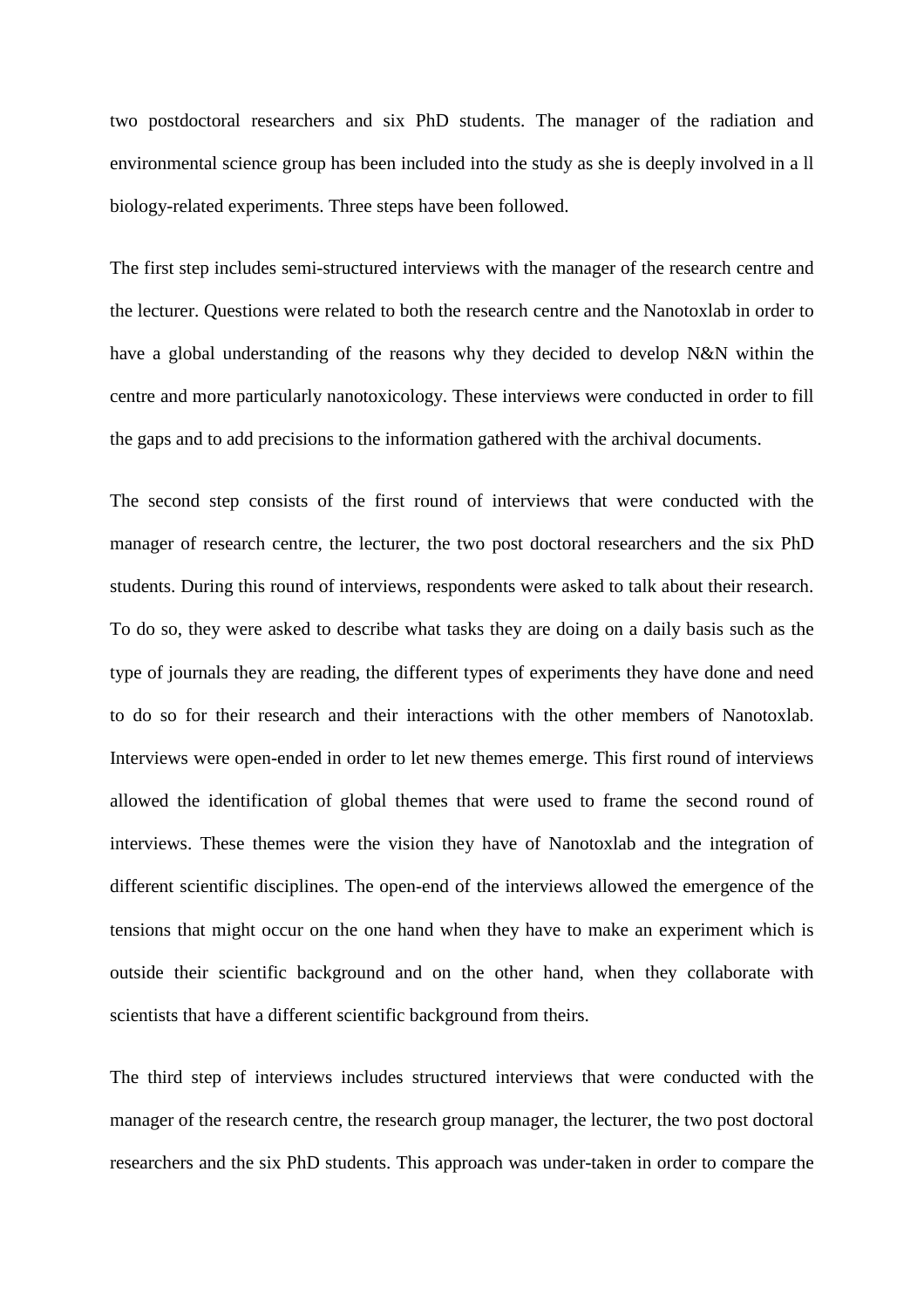different themes between the interviews. These structured interviews were divided into three main parts. First, they were asked to describe their path from their undergraduate studies until their current position. Second, they were asked to describe Nanotoxlab and to explain what makes it different from another scientific laboratory dedicated to N&N. Third, they were asked to describe their work by relating each step to a specific discipline. This has been done in order to understand to what extent their work is multidisciplinary. Then, they were asked the types of journals they are reading and citing, and the ones they are targeting. These questions were coupled with the conferences they are going to. Finally, they were asked to describe a collaborative experience (a simple experiment or a whole study). For each set of questions, an emphasis was given to the tensions they might have experienced.

The interviews were recorded and taped except one during the first round but for which notes were taken and transcribed the same day. The interviews lasted from 45 to 100 min. All data were anonymised. When an interviewee referred to another laboratory and the quotes included in this study, names were replaced by Alpha, Beta and Gamma.

<Please insert Table 1 about here>

# **3.4. Data analysis**

Miles and Huberman (1994) advise that data collection and data analysis have to be intertwined from the start. Overlapping these two stages enables to fasten the analysis and to reveal adjustments to the collection of data (Eisenhardt, 1989). Although three steps were detailed in the data collection they were part of the data analysis and the emergence of the themes. The three steps define the adjustments in the data collection and the deepening of the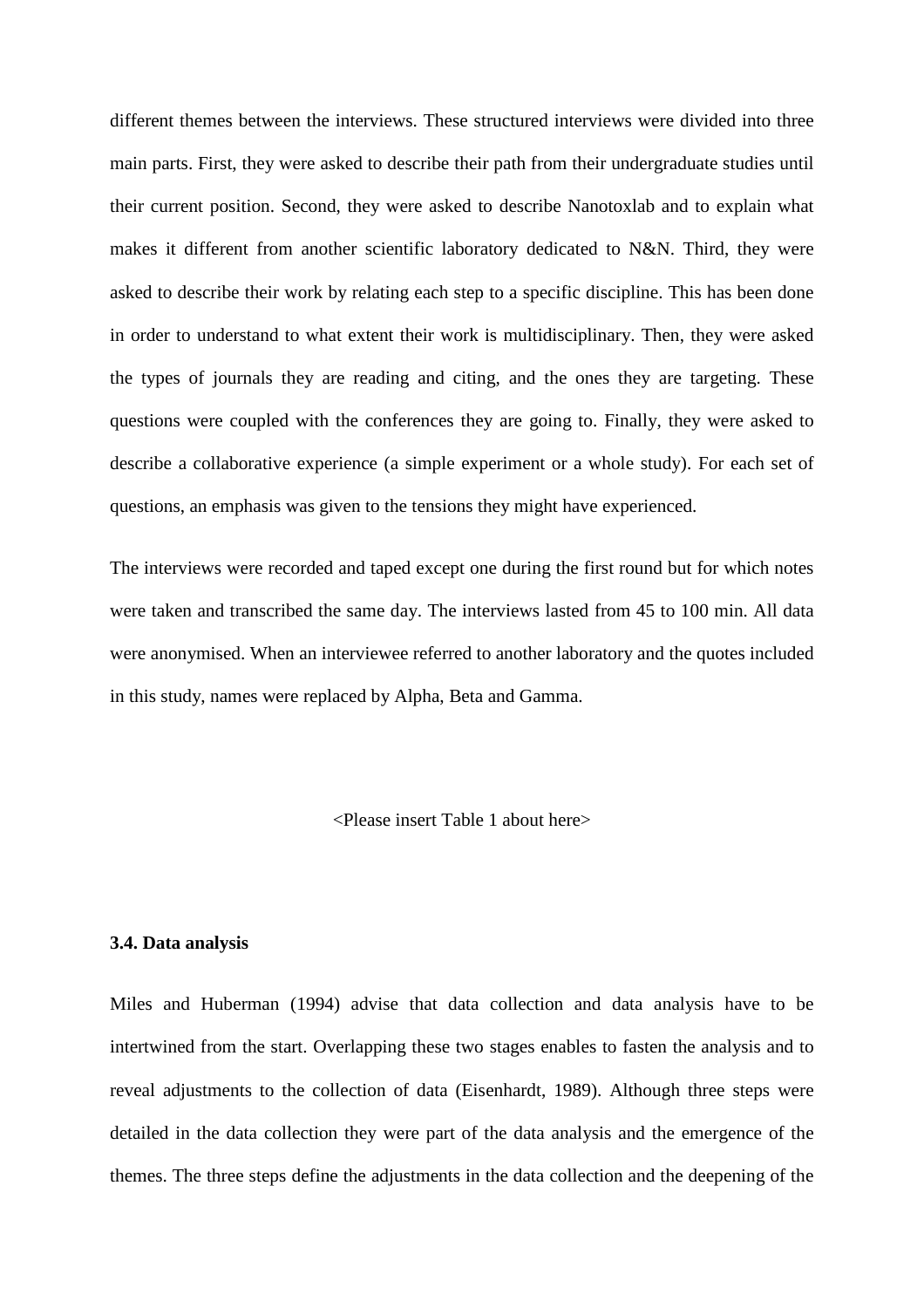under-standing of these three steps. To do so, an inductive approach has been used and for which I travelled back and forth between the data collection and the theoretical understanding (Glaser and Strauss, 1967). The three steps of data collection reflect the back and forth between data and emerging theories as well as the focus on more and more narrowed category. I integrated the coding schemes that were related to multidisciplinarity and scientific knowledge production. The coding scheme enabled me to keep focus on the research question that I sought to address: how do scientists evolving in a scientific area crossing multiple scientific disciplines use multidisciplinary knowledge in order to create a new scientific outcome? To answer the research question, I developed a list of first order codes and worked on this list in order to obtain non-repetitive statements. These open codes are made up of the words that the respondents used. These first order codes were then revised in order to generate aggregates that encompass the first order codes. They were finally gathered under key themes that structure the findings that are developed below: democratisation of the equipments, development of a specialisation in N&N and finally, perception of the area of N&N.

#### **4. FINDINGS: SCIENTIFIC LABORATORIES AS TECHNOLOGICAL HUBS**

#### **4.1. Democratisation of the equipments**

Contrary to biotechnology, nanotechnology requires expensive equipment in order to be able to see, to manipulate and to control molecules at the nanoscale. These equipments have enabled all scientific disciplines to see at the nanoscale and thus to validate or to invalidate theories. However, in the 1980s and early 1990s, this type of equipment was very expensive and only reserved for big laboratories. So, even if the theory allowed scientists to have an understanding of the nanoscale, small laboratories were not able to conduct experiments. Then, Gerd Binnig and Heinrich Rohrer from IBM-Zurich in Switzerland won the Nobel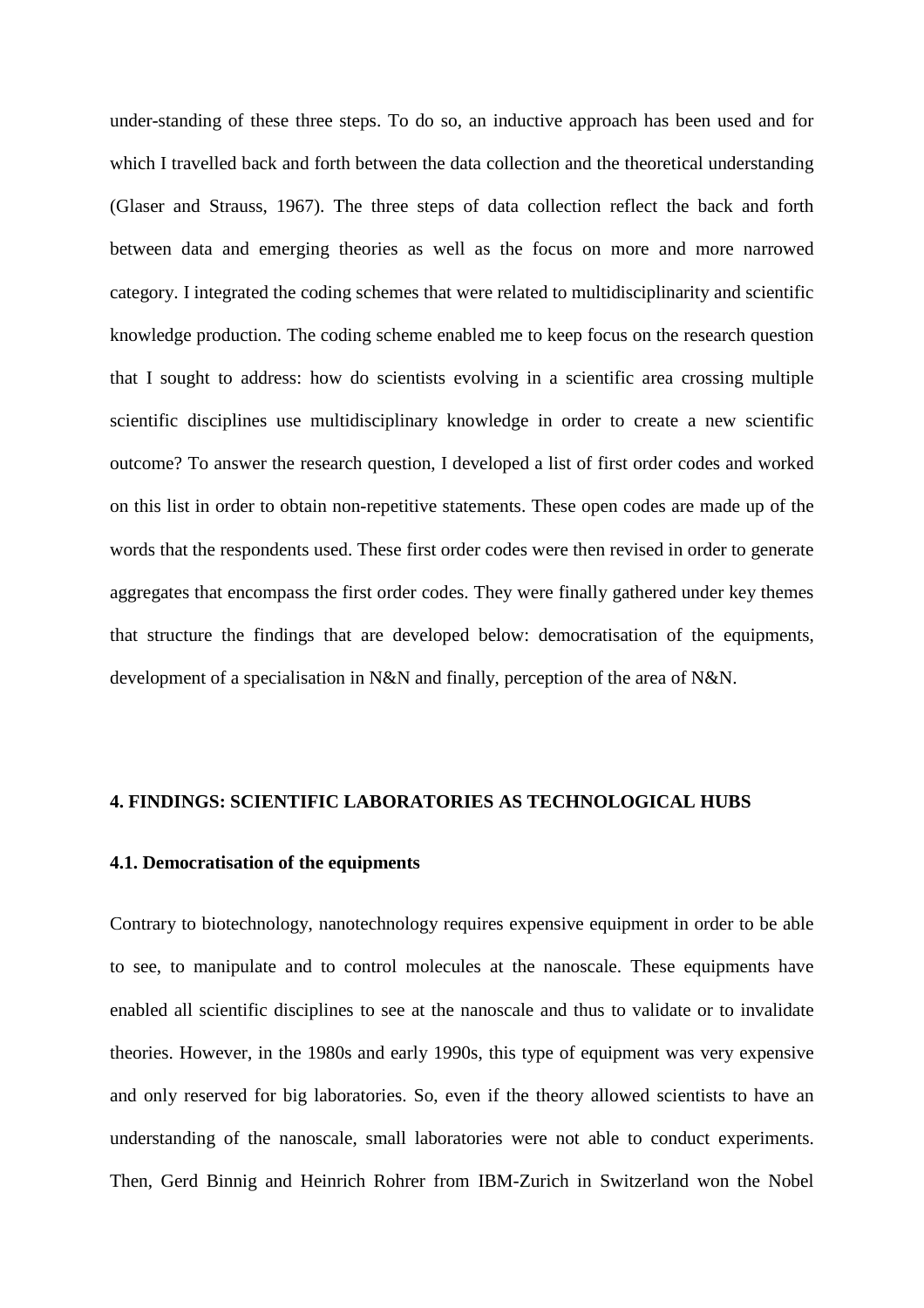Prize in 1986 for the invention of the scanning tunnelling microscope. After its commercialisation, small laboratories were also able to conduct experiments at the nanoscale. With the scanning tunnelling microscope (STM) and the atomic force microscope (AFM), two essential tools in nanotechnology, scientists are able to see and to manipulate single atoms. The democratisation of these two materials led laboratories to be equipped with tools enabling research at the nanoscale.

The atomic force microscope and the scanning tunnelling microscope have changed scientific disciplines, not by modifying their way of doing science or the internal scientific logic, but by bringing new possibilities that were just theoretical. So, physicists who traditionally had a topdown approach reached the level of the atom and thus were able to better understand the physical properties as well as to manipulate and thus to make materials. Although the term was not used, experiments at the nanoscale were already possible with these equipments. So, more than real breakthroughs, possibilities offered by this microscopy were a natural step in the scientific evolution.

*'In physical science, in physics and chemistry, it's more or less a continuum but the real huge step, the real revolution of under-standing was in 1910, 1920. I suppose from that came the AFM, the electron microscope, the atomic force microscope. From that came the ability to review everything. I think it was a huge step and since then everything has been increasing. And then, you have things like the AFM. That provides then some support for bio, for genetics. Suddenly being able to see and being able to manipulate, that kind of enables all the other disciplines. There was a huge step in the science, technology of course improved but there was nothing really that enables genetics. I would think that's the key enabler. It's not just AFM, STM, it's generally scanning probe. This enables to see and manipulate at the nanoscale.' (Manager of the research centre)* 

These instruments have challenged the scientific disciplines by enabling them either to confirm or to refute their theories. This technological breakthrough has challenged at the same time multiple disciplines by giving the scientists the possibility to 'push' their disciplines to the nanoscale. So, multiple scientific disciplines that had a theoretical understanding of the atom such as quantum physics could from now on conduct experiments at this scale. So, new scientific avenues of collaboration are possible. However, this technology has not disrupted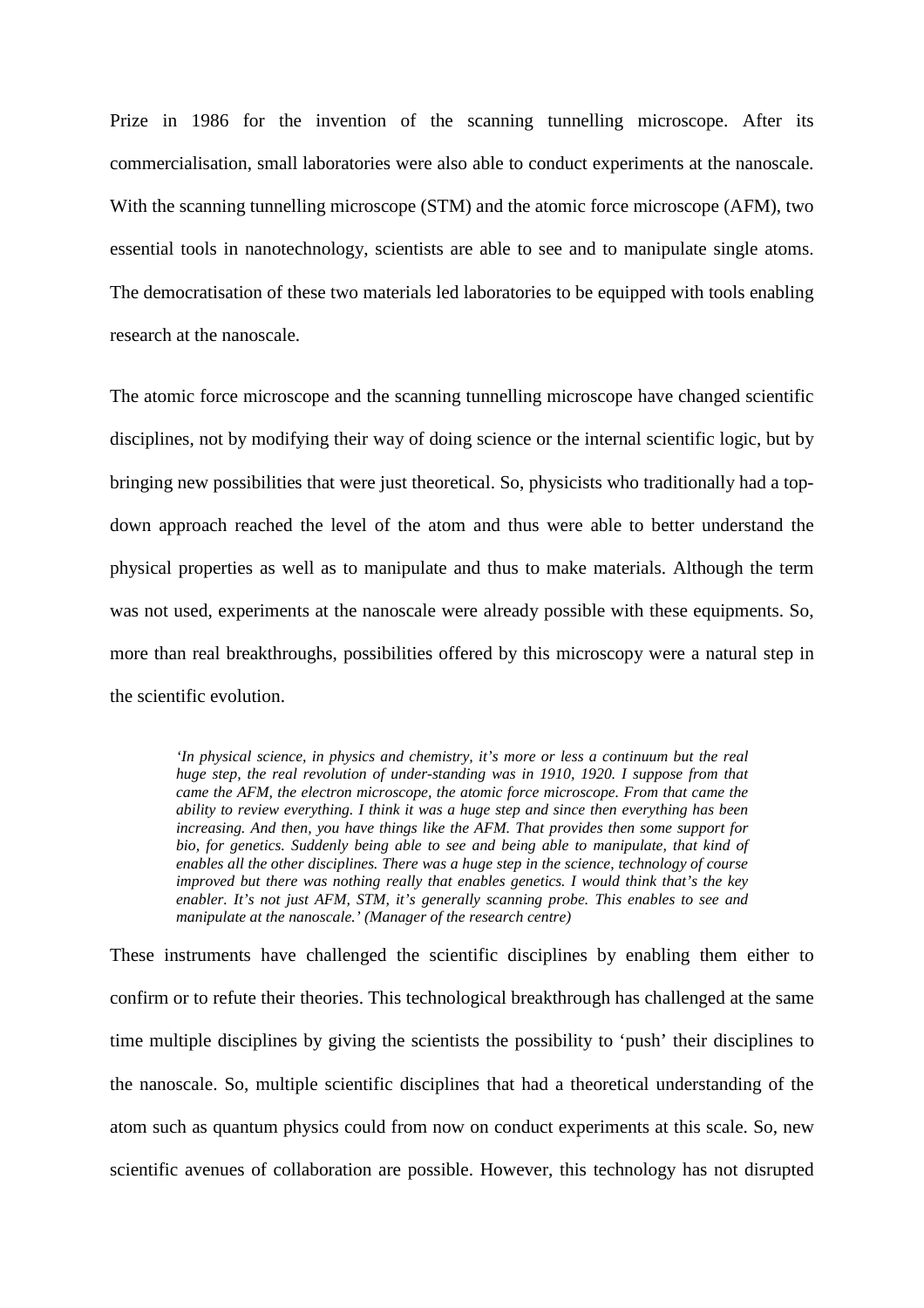all scientific paradigms and completely changed their interactions. Although equipments have enabled scientific disciplines to see, to manipulate and to control at the nanoscale, this has not made them melt into one single scientific discipline.

#### **4.2. Development of a specialisation in N&N**

Nanotoxlab developed its specialisation in line with the groups and competencies that were previously available in the research centre. Indeed, they based the speciality of the research group on the radiation biology group and, the nanophysics group that was dissolved. Based on this internal stock of knowledge – characterisation of particles at the nanoscale and biological understanding of cell death – they developed the specialisation of the research group in the area of nanotoxicology. The development of a domain of expertise is linked with the need of being visible and to have cutting edge facilities. All three are linked together. Indeed, to perform research at the nanoscale, specific equipments such as atomic force microscopes, scanning electron microscopes, etc. are necessary. Although this type of equipment is available on the market and thus available to all laboratories, they remain expensive. So, laboratories have to resort to external funding in order to buy nano-related equipments.

As highlighted in the grant proposals, justifying the need for funding relies on the relevance of the work for science and society. In the case of Nanotoxlab, the relevance for the scientific community is described as a need for a better understanding of the properties of the nanoparticles and how they behave in cells. This lack of understanding is also relevant for society as nano-particles can potentially be harmful. In this way, risks have to be assessed. The project is justified by internal capabilities such as the scientists that are carrying on the project and their areas of expertise as well as previous publications in these scientific domains. Being visible in the area enhances the chance of the proposal being accepted.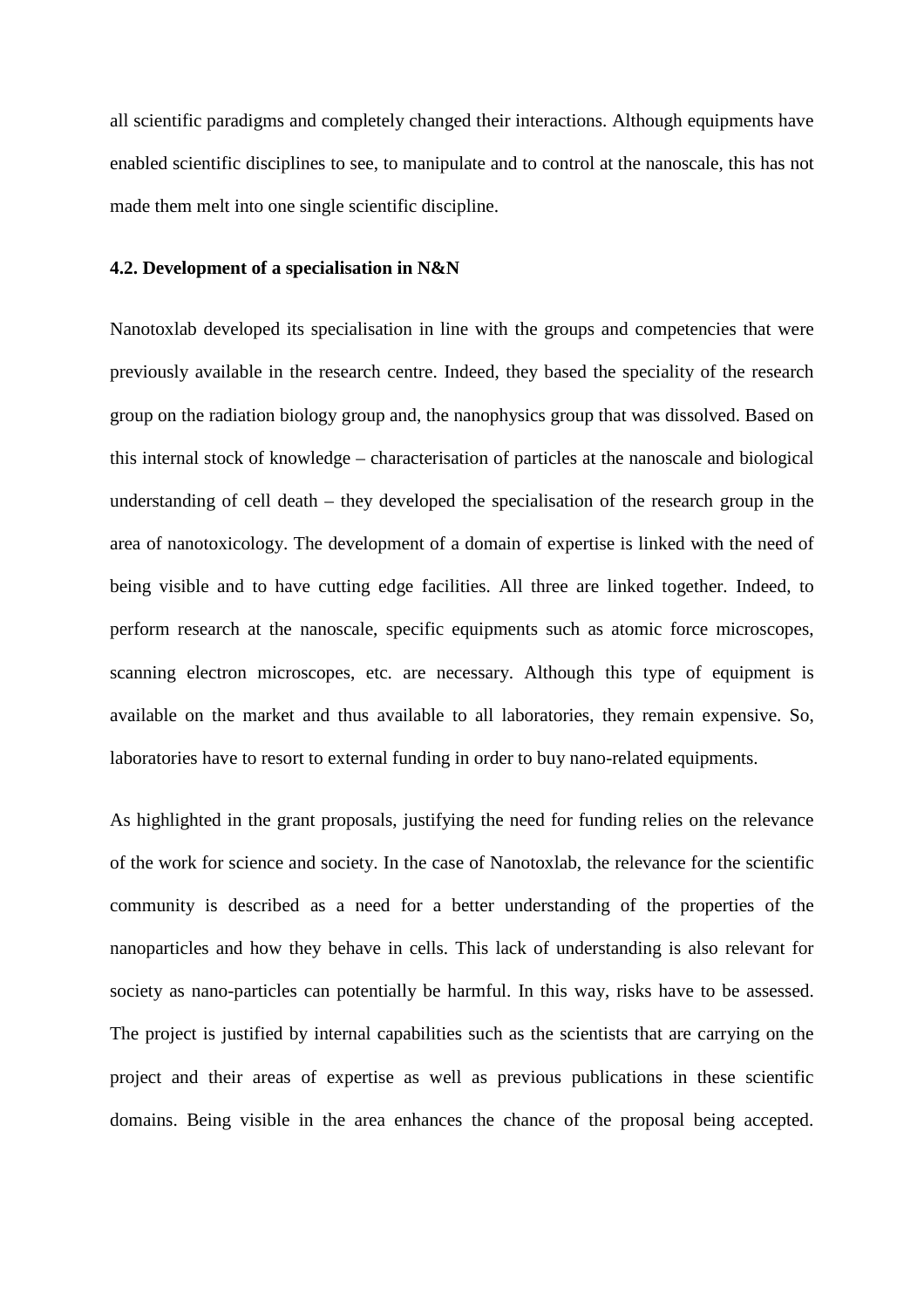Publications justify the competencies of the scientists as being accepted by the scientific community and thus providing the latter with new and accepted knowledge (see Table 2).

Although the domain of expertise is influenced by public funding, the development of a speciality in the case of Nanotoxlab is also based on an internal stock of knowledge and competences.

<Please insert Table 2 about here>

### **4.3. Scientific boundaries: between heritage and adaptation**

Scientific backgrounds are embedded in established scientific disciplines that provide scientists with guidance in their way of doing research (Kuhn, 1970) on the one hand, and enable scientists to identify and to locate themselves in a multidisciplinary environment on the other. Although Nanotoxlab hosted scientists from PhD students to professors that are every day in a multidisciplinary environment, they still perceived the boundaries that are inherent in their respective scientific education. This scientific heritage bounds the scientist into a way of thinking and methods. This is within this monodisciplinary embedment that a research can be part of the cumulative process of scientific knowledge production (Merton, 1942). In the case of Nanotoxlab, this scientific heritage can be identified when scientists with different backgrounds are collaborating on the same project. The different biases led by the theoretical foundations of a discipline, methods, vocabulary and so on, create boundaries that can hinder the creation of knowledge.

*'That was the funniest thing. She wanted to work with ppm, particle per million. And this milligram, what the hell is a milligram, what you're talking. She thought we were insane. And she said how much the cell can actually receive. We couldn't tell her because all the*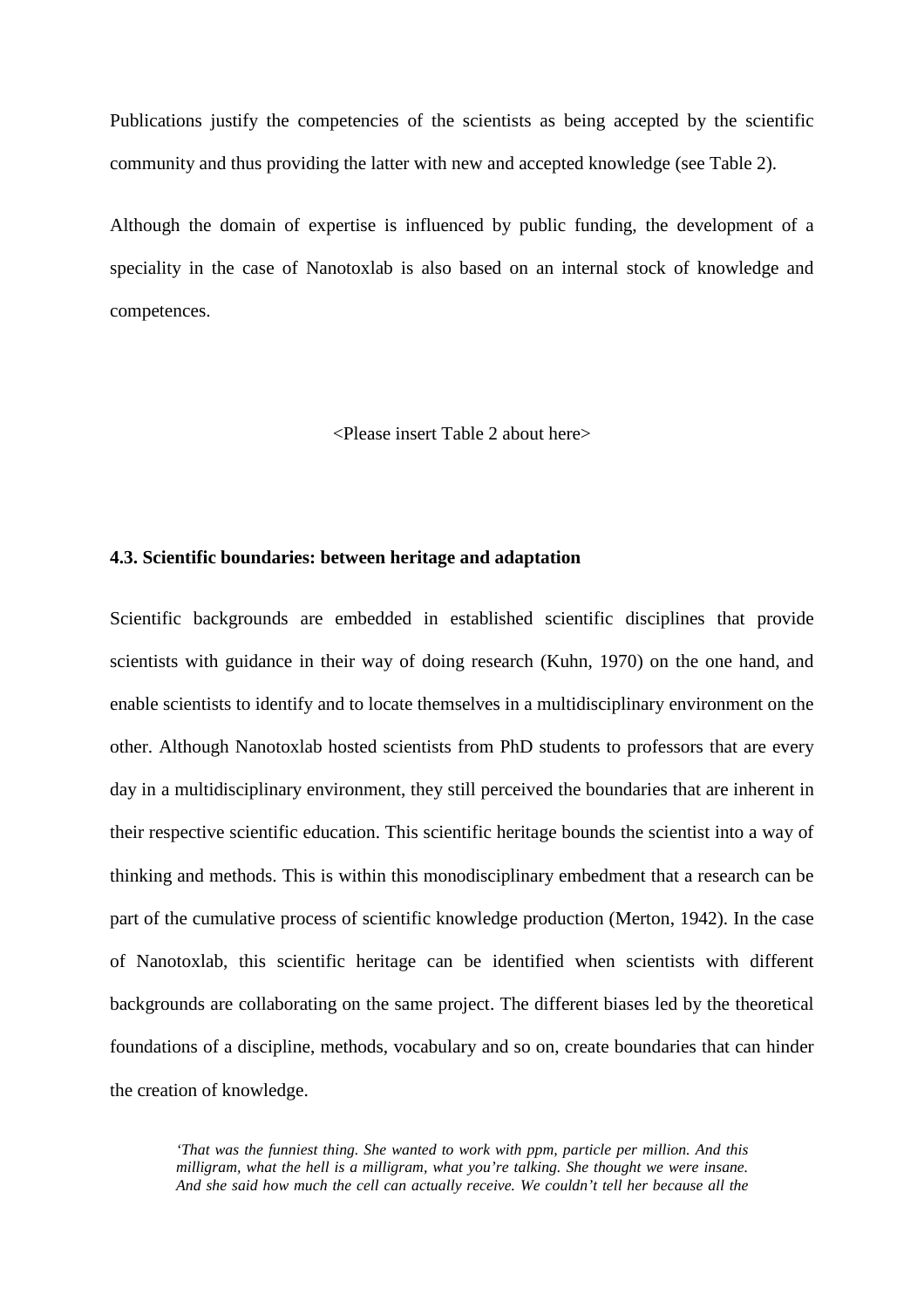*other things that are going to happen in the process, and they all won't be the same size. The idea for us, we can blindly, well we don't blindly accept but we understood why our sample wouldn't be uniform.' (Post doctoral researcher and manager of the laboratory)* 

In a multidisciplinary project and collaboration, scientists have to locally adapt themselves in order to produce a new outcome. In the case of Nanotoxlab and more generally in the discipline of nanotoxicology, scientists have to first characterise the nanoparticles before testing its toxicity. This first step is essential as they can afterwards relate the properties of the particle to its toxic effect. In this way, the 'multidisciplinary label' is used by scientists when they integrate physical characterisation to a biological study. Depending on the instrument which is used to understand the properties of particles, the level of involvement in other scientific discipline can vary.

*'It depends on the techniques you're using to characterise. If you're using something like a DLS, it's quite an automatic system. You prepare a solution quite easily, just by diluting nanoparticles and then you put into the machine and press go whereas if you're doing something like AFM or TEM or STM, there's a quite lot more of involvement in it.' (Post doctoral researcher)* 

Collaborating on a multidisciplinary project leads scientists to create local practices and adaptation. Methods are borrowed from established protocols in order to be validated and justified in another. However, in order to introduce physical knowledge in a biological paper, explanations cannot be reduced to the main references but have to be extended.

*'Two reviewers said fine publish as it is and one reviewer basically wanted a greater explanation of the absorption-desorption. So we had to put the statement in the paper. From time of review, probably four and a half months from the start of the experiment and to get it published. That's was very quick but that was a very solid experiment, very simple but it showed a very strong effect. That was the only bad thing, the bad review. We presume, this person was a biologist and he didn't understand the experiments.' (Post doctoral researcher and manager of the laboratory)* 

When the level of involvement is high, it is compensated with extensive readings and, most of the time, by a return to the basics of the discipline. Although the development of knowledge from other disciplines eases the communication between scientists and thus improves multidisciplinary research, it also hinders the process of knowledge creation by limiting the accumulation process.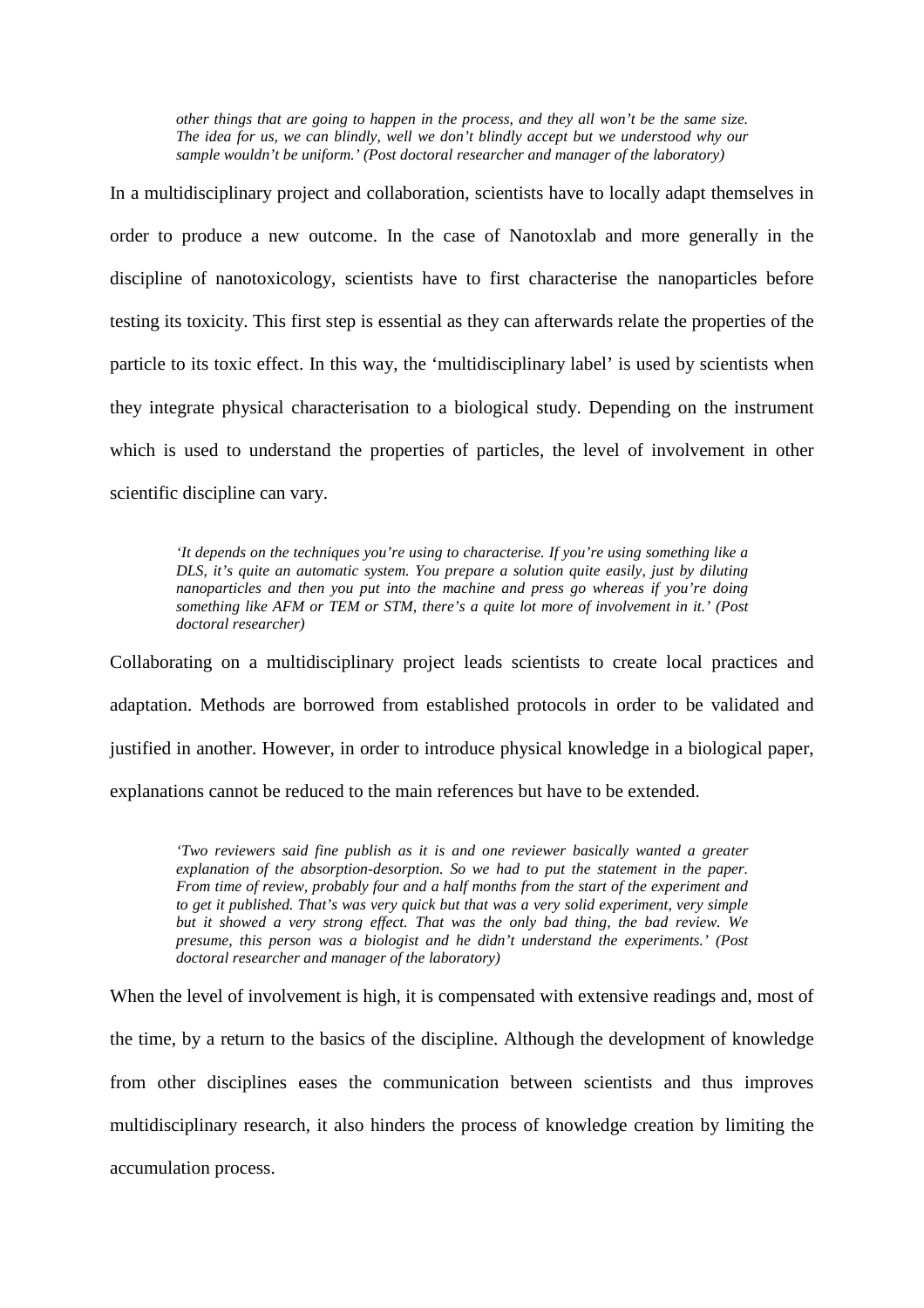*'When I read papers and when I go to conferences and I see people working with the same cells as me and the same particles as me, they just seem to be always two steps ahead, even miles ahead.' (PhD student, background in applied chemistry)* 

Troubles in performing multidisciplinary research have mainly been expressed by PhD students. The lack of global vision of the area of N&N and knowledge in a particular discipline raises two types of constraints. The first constraint is related to the super-vision of the PhD. As they are supervised by scientists coming from one established discipline, PhD students that are doing their research in the area of N&N, and here in nanotoxicology, cannot benefit from knowledge in all disciplines. The supervisor will be competent in one area but the PhD student will have to train her/himself in the other discipline. The other constraint is related to the publication of the research. Although multiple journals have extended their scope to N&N, only a few are generalist. In this way, multidisciplinary studies cannot be published as a whole and as a full process of reflection. Even though they are justified by a problem-solving approach, they have to be split in order to fit an established discipline (see table 3).

*'When you're writing a thesis, it's much easier to write a thesis if you have a lot of publications, you know which I don't have unfortunately because of those difficulties. And there are other people that complain about the same. So, I don't think it's just me.' (PhD student, background in analytical chemistry).* 

<Please insert Table 3 about here>

# **4.4. Perception of the area of N&N**

The perception of these boundaries will, however, differ in function of the background of the scientists and the definition that is attached to the label nanotechnology. As mentioned earlier, nanotechnology is at the crossroads of many disciplines. The definition of nanotechnology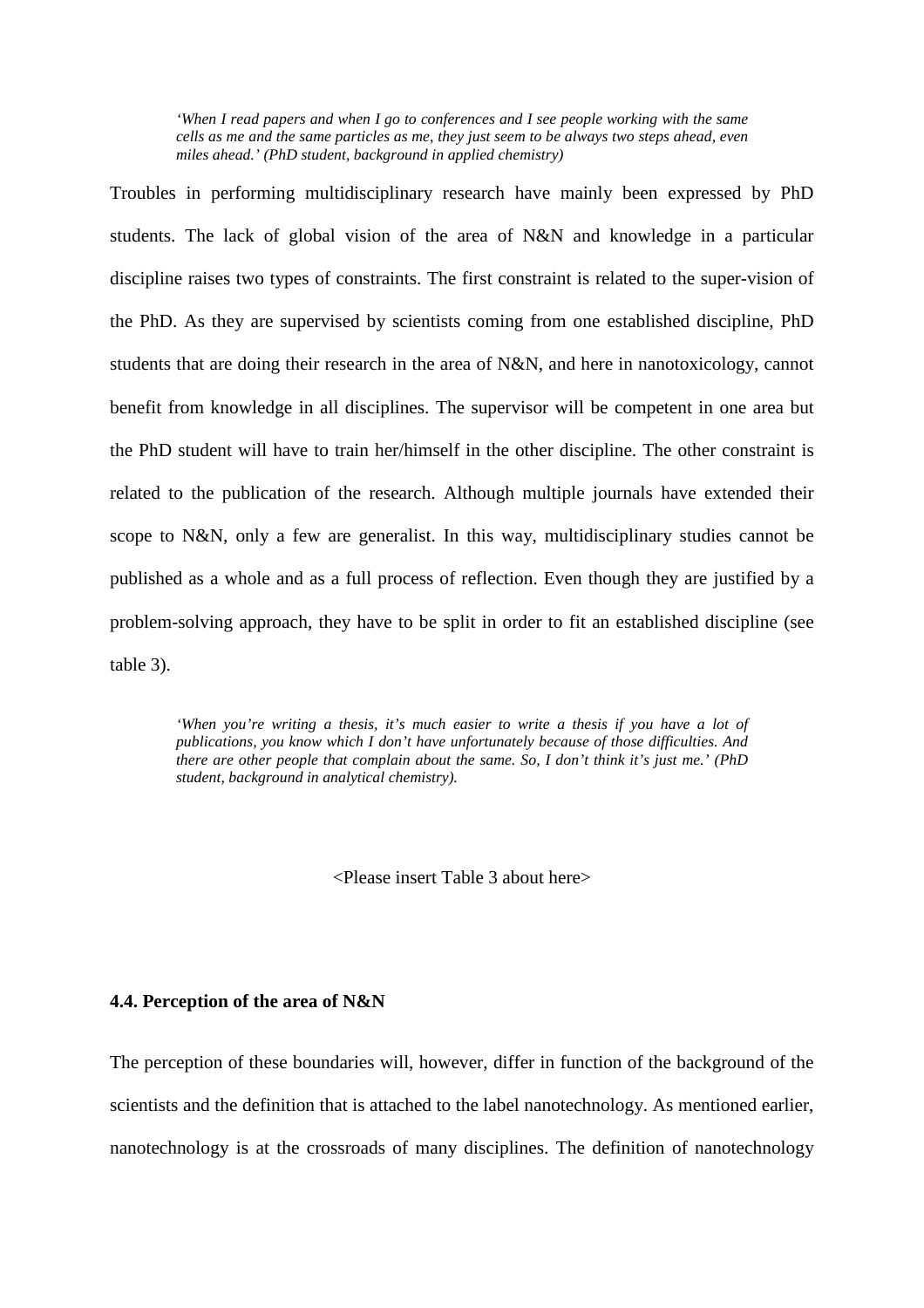from 1 to 100 nm is not enough to include or exclude scientists with different backgrounds into one homogeneous scientific community. Indeed, some works and thus knowledge are included in the area of nanotechnology without explicitly being named or labelled as such. So, depending on what the scientist considers as part of the area of nanotechnology, his perception of his own scientific boundary and those of nanotechnology will differ. Moreover, although nanotechnology is said to cross a multitude of scientific disciplines, a distinction is made between science and technology in order to separate the knowledge production and the application of this knowledge. So, multiple boundaries are perceived between science and the applications.

*'Nanoscience would evoke very much the scientific content. That wouldn't necessarily include engineering [...]. There is other stuff out there which is nanotechnology and has always been nanotechnology, we've just never labelled it nanotechnology. So a lot of paint, emulsion paint and so on will actually be on the nanoscale but we've never redefined that. Manufacturers in atomic force microscope are dealing with very much large components but they're building tool for nanoscience. That would fall into the category of nanotechnology.' (Lecturer)* 

The lack of clear definition and the difficulties regarding both the research and its publication lead young scientists to see themselves as either pioneers of a new and promising area of research or as not belonging to an established field. First, by seeing N&N as a new area of research, they describe their practices as different from established disciplines such as physics, chemistry or biology. Integrating physical experiments into biological studies is the first step to new ways of doing research. Moreover, by being in a multidisciplinary environment and going to conferences dedicated to N&N or more especially to nanotoxicology, they tend to develop a proper identity and distance themselves from established disciplines.

*'Nanoscience is in its child step, very basic science, no one knows properly if it can help or if it can be harmful. At some point when many more people will work on this, then definitely, different works will come together and give us a story.' (PhD student, background in toxicology)*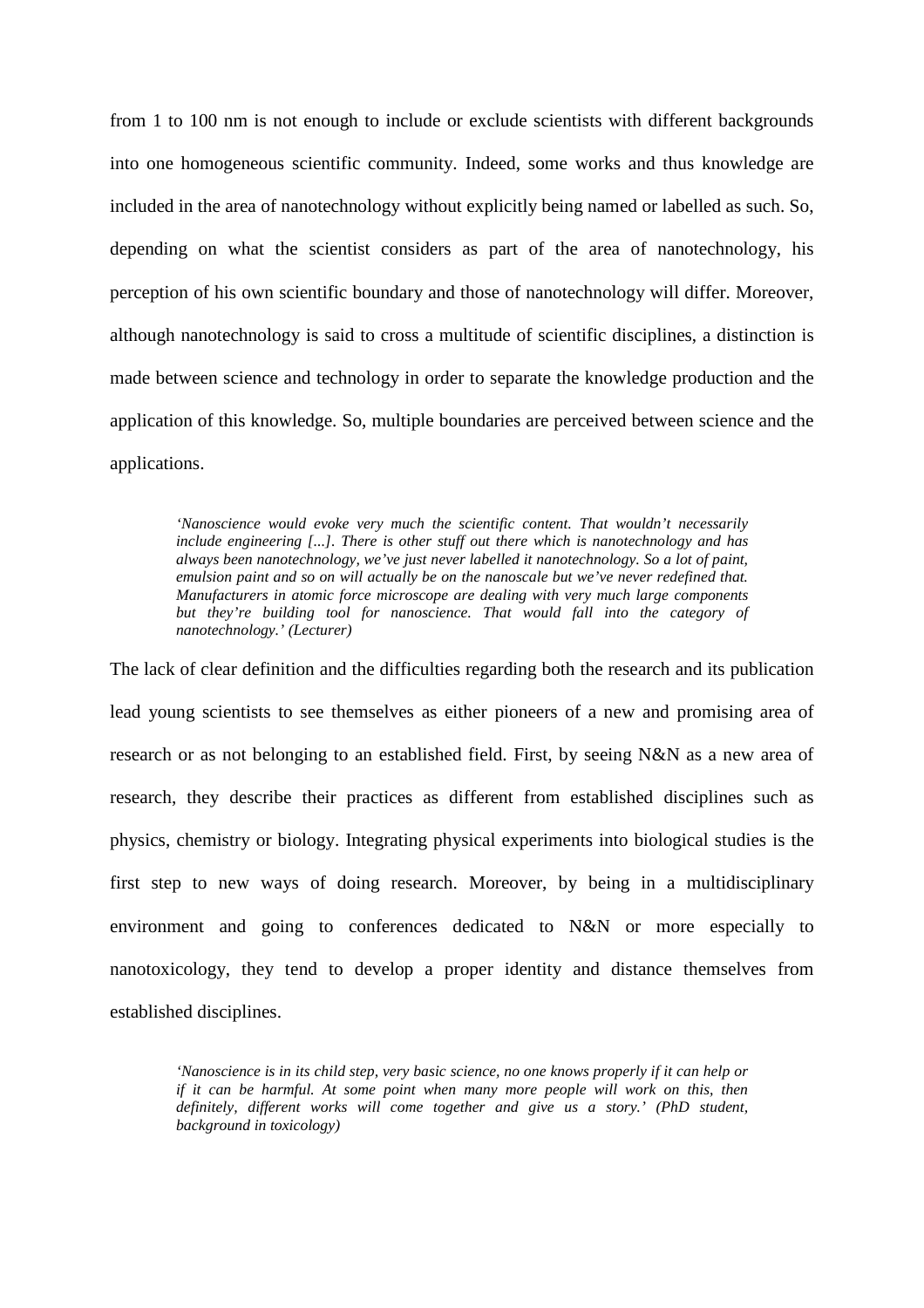On the other hand, these practices that are not embedded in an established discipline and the non-alignment between the scientific disciplines, the practises and schools tend to create confusion when young scientists try to describe their discipline, what they are doing, and who they are.

*'I would be a biologist, with a degree in chemistry, registered with school of physics.' (PhD student, background in applied chemistry)* 

These types of confusion are present among PhD students but not among senior researchers. Their research is linked with their previous and established background. Their perception of the area of N&N is related to their research and how they can relate it N&N. They would tend to emphasise the enabling characteristics and the instruments rather than the scientific aspects (see Table 4).

*'I'm materials. Actually, do I define myself by: I'm laser physicist because originally I was working with laser in laser physics. Am I material? If I'm material, I'm chemical physicist, am I physical chemist? I am not physical chemist, I'm physical chemist. And certainly now, I am not nanoscientist. Maybe I'm too old to be a nanoscientist.' (Manager of the research centre)* 

<Please insert table 4 about here>

#### **5. DISCUSSION**

This study was designed to answer the following research question: How do scientists involved in a scientific area crossing multiple scientific disciplines use multidisciplinary knowledge in order to create a new scientific outcome? This research is motivated by a need to deepen the understanding of scientific practices in a multidisciplinary context. Through an exploratory study, I looked at how scientists hosted by a single research group and with different scientific backgrounds practise multidisciplinarity in their day to day work. I first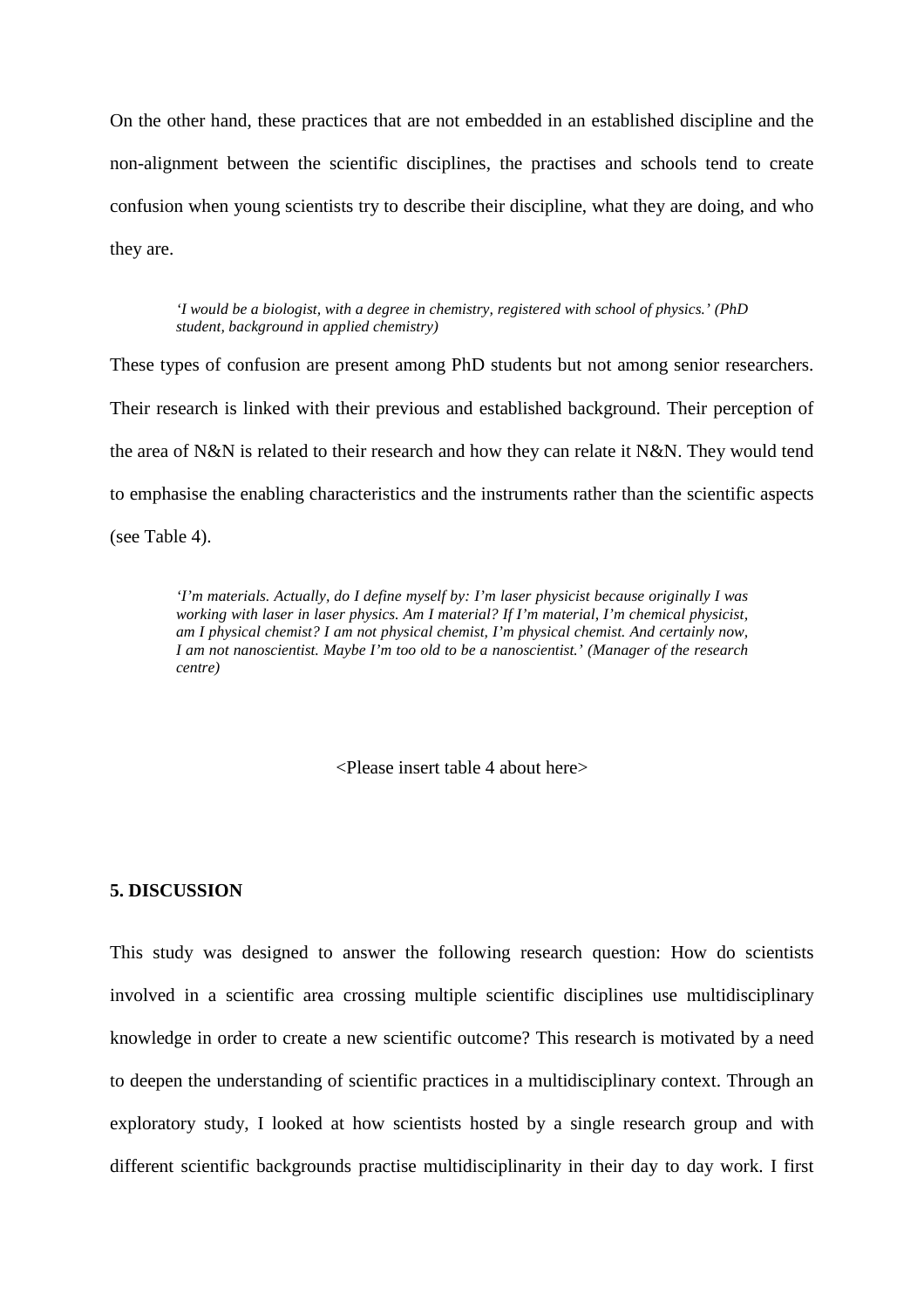highlighted that the research group has developed a speciality in N&N based on internal capacities and stock of knowledge. Second, I showed that scientific boundaries are difficult to be cross and lead scientists to create local knowledge in order to produce a multidisciplinary scientific outcome. Finally, by engaging in multidisciplinary practices on a daily basis, scientists and young scientists in particular are torn between being pioneer of a new scientific area and have difficulties to locate themselves in their environment. Considering the theoretical framework and the findings, the discussion will based on two points: (1) scientific practices in a mutlidisciplinary context an d (2) convergence of scientific disciplines, and technological hubs.

First, practices were defined as 'equated with doing, concreteness, understanding, know-how and wholes' (Weick, 2003: 454). In the multidisciplinary context of N&N, practices do not rely on the cumulative process of knowledge creation. Indeed, in a fast growing contexts, no basic body of knowledge have been clearly identified (Yanez et al., 2010). By bringing methods and theore-tical knowledge from a scientific discipline to another, scientists create local knowledge. So, as practices are not predetermined by theoretical foundations, they are created on a daily basis. This knowledge is not part of the cumulative process as they have to be over explained in order to make sense and to be accepted in the other disciplines. So, although incorporated in instruments, knowledge accepted in a community has to follow a similar process in order to be accepted in another one. In their classification of scientific statements, Latour and Woolgar (1979) describe the process through which an observation (Type 1 statement) will be assessed in order to be accepted or not in the scientific community (Type 5 statement). The local practices, or knowledge (Weick, 2003), that are created by using instruments from a scientific discipline have to go through the similar assessment in order to be accepted in another discipline. Moreover, although sometimes scientists move from one discipline to create a new sub-discipline (Shinn and Ragouet, 2000), the lack of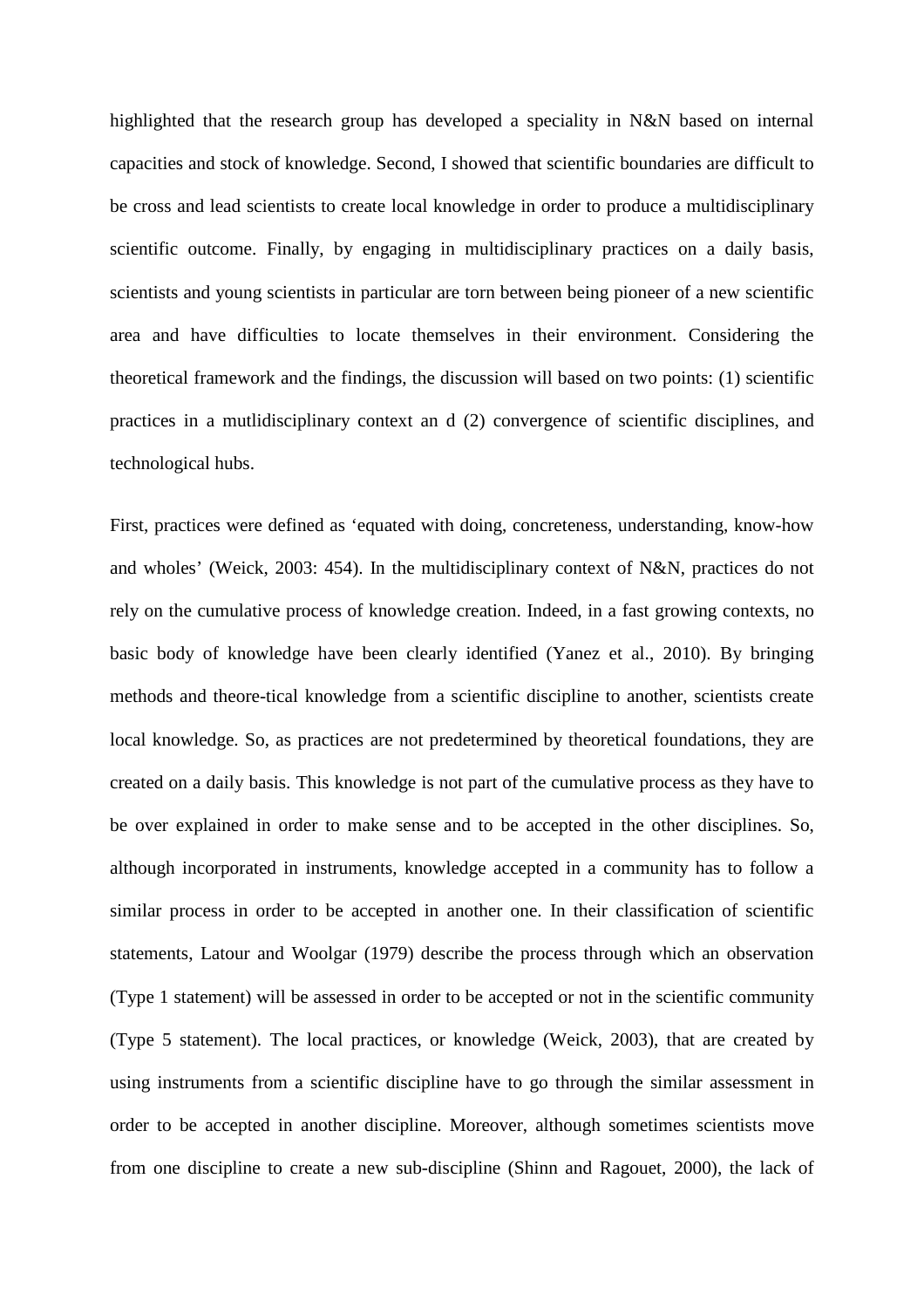established channels (Zucker et al., 2007), in other words multidisciplinary journals, might hinder the theorisation of these types of new practices and knowledge.

Second, the convergence of scientific disciplines is limited and the collaboration them is at a more multidisciplinary stage than an interdisciplinary one (Schummer, 2004a). Indeed, as mentioned ear-lier, both the specialisation of the laboratory and practices rely on established scientific disciplines and no strong ties, overlaps and integration can be strictly identified. So, multidisciplinarity is more suitable in order to characterise the movement of scientists between different areas of research (Shinn and Joerges, 2002; Shinn and Ragouet, 2000) than a real interdisciplinarity in scientific research. This point is related to the limited multidisciplinarity aspect of N&N (Bassecoulard et al., 2007; Rafols and Meyer, 2007; Schummer, 2004b; Schummer, 2008). Therefore, some overlaps exist between

the parent disciplines and might lead to the creation of new sub-disciplines (Shinn and Ragouet, 2000) but the cross-fertilisation between the disciplines is not established enough to be named interdisciplinary research. However, all over the world micro- and nanotechnology centres have emerged (Kautt et al.,2007). While we have here focused on a research-oriented research group, in the global context described by the triple helix model (Leydesdorff, 2000; Leydesdorff and Etzkowitz, 1998; Leydesdorff and Meyer, 2007) more industry-oriented research groups and centres have also emerged (Kautt et al., 2007). We therefore question the boundaries that are set up by public funding in order to foster multidisciplinary research and the development of N&N materialised by research centres, and the scientific boundaries that are present within these research centres. Although traditionally physical boundaries of the research centres match the cognitive boundaries of science, there is now a mismatch between the two.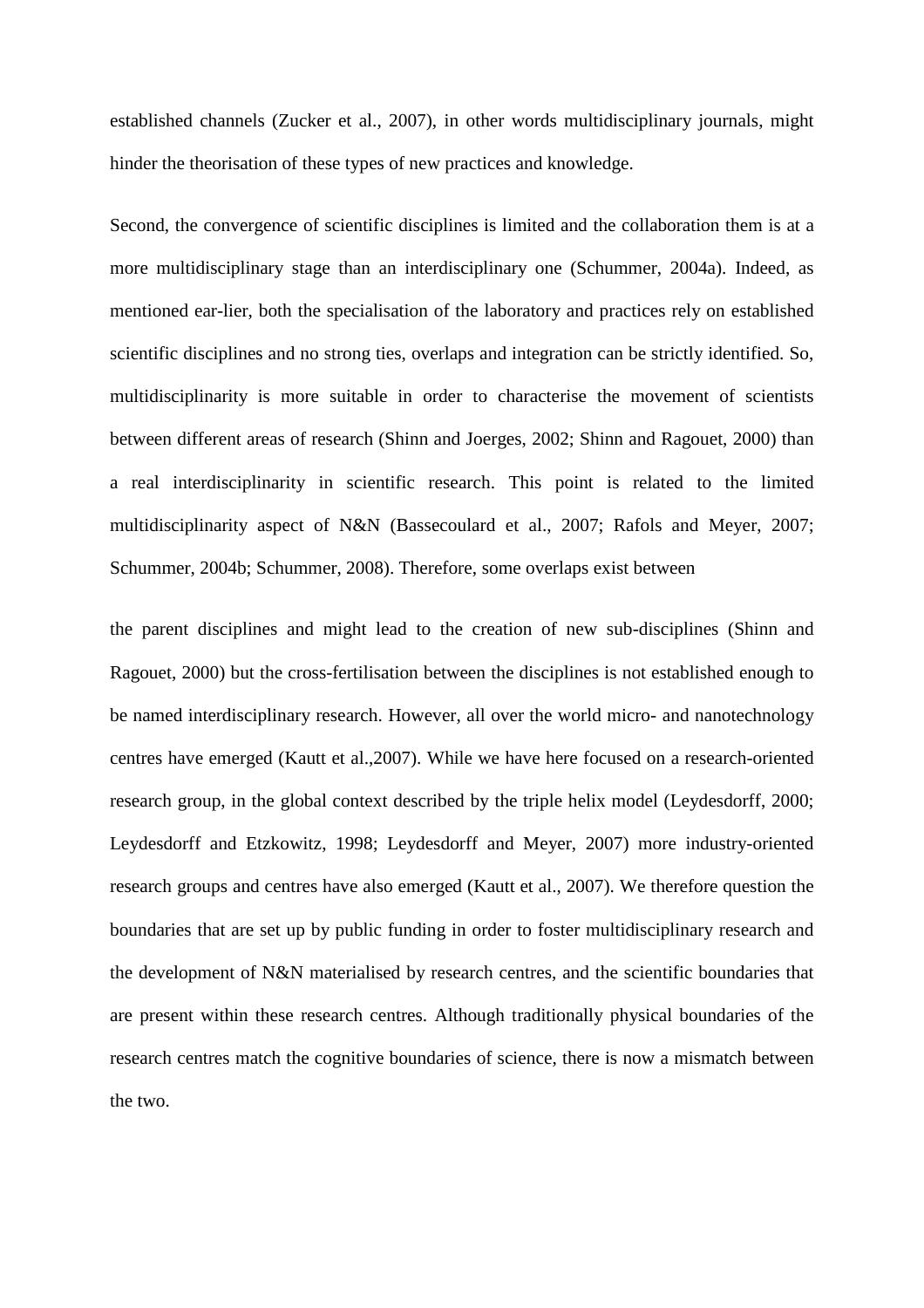Knorr Cetina (1992) argues that the configurations of laboratories are shaped in relation to the work which goes on within the laboratory. In other words, depending on the type of research the laboratory can take different forms. The relation between the laboratory – physical and social structure – and the experiments – type of science – can be more or less intertwined. So, building on Knorr Cetina (1992) and by following Kautt et al.'s (2007) description of research centres – technology, aims (research or industry-oriented) and types of funding – I here argue that technological hubs can be characterised in terms applying a set of composite boundaries (Hernes, 2004) in order to have a much more precise picture of the different types of laboratory that are dedicated to nanotechnology. This will allow us to highlight the different research groups and centres to deepen the understanding about which scientific disciplines are present within the research centre or group, the type of collaboration that is undertaken within and with the outside of the laboratory, and the structure that receives the scientists. This should enlighten the different types of convergence and multidisciplinarity in N&N.

# **6. LIMITATIONS AND FUTURES RESEARCHES FUTURE OF ON N&N**

Three main limitations of the study are here identified. First, the research took place in a research group that has been chosen for its endogenous attributes (Siggelkow, 2007). It hosts scientists with various backgrounds and the specialisation of the research group is the area of nanotoxicology which is characterised by the integration of physical characterisation to biological studies. Therefore, this single case presents idiosyncratic characteristics that can be avoided by performing a multiple case study (Eisenhardt, 1989). However, this case brings empirical data to the understanding of the multi-disciplinary aspect of N&N. Second, boundaries are not static but are in constant construction and reconstruction (Hernes, 2004). This study does not capture the evolution of the boundaries over time and how individual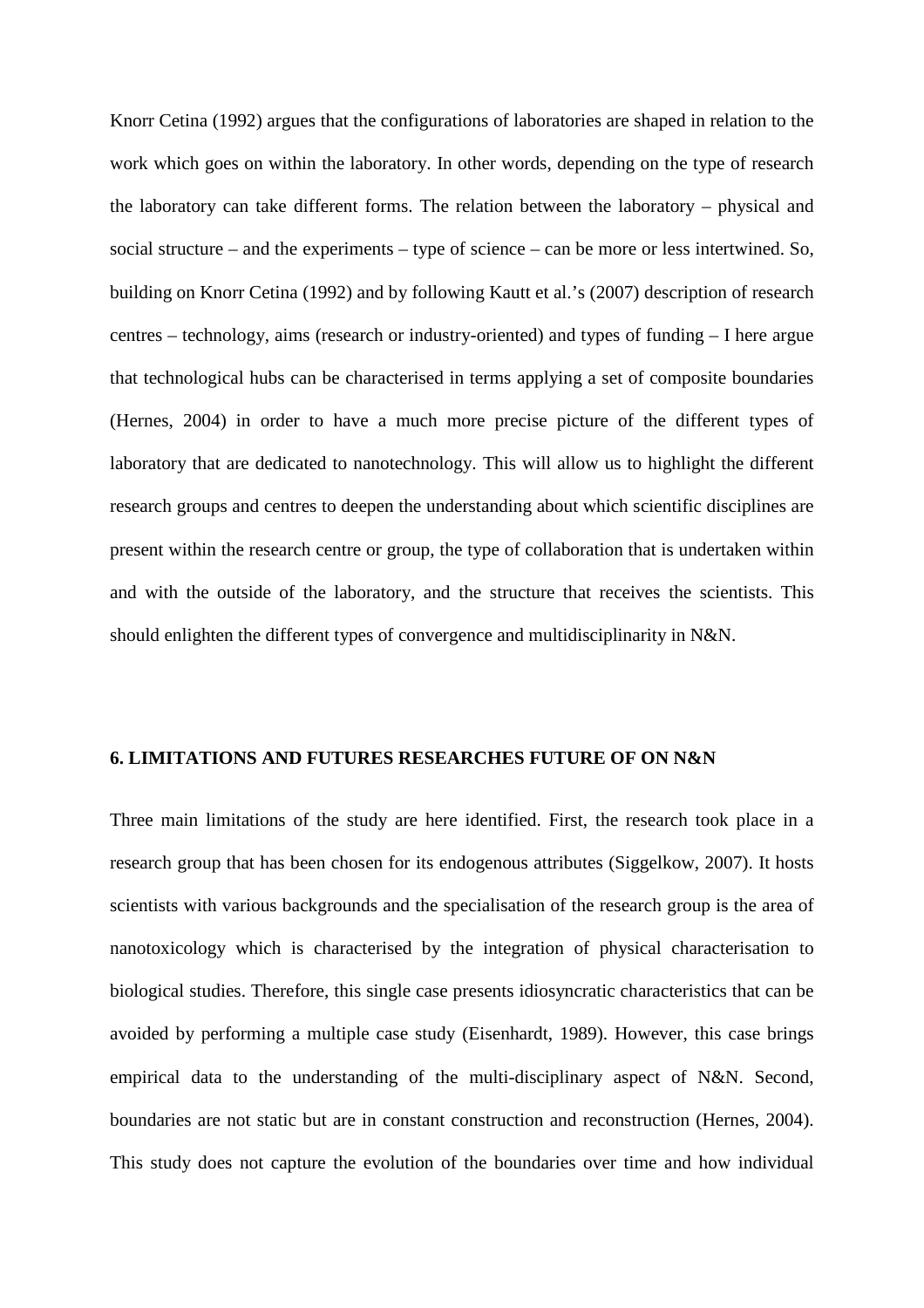challenge these boundaries. A more longitudinal approach has to be undertaken in order to clarify the evolution of collaboration in a multidisciplinary context. Third, the study focuses on scientific practices and does not fully take into account the funding and the expectations that are related to it which can influence the research and/or the specialisation of the lab.

# **7. CONCLUSION**

This study contributes to a better understanding of nanotechnology by focusing on a research group qualified as technological hubs and that hosts scientists with various scientific backgrounds. The second insight to be gained from this study is that nanotechnology is at a multidisciplinary stage more than an interdisciplinary one. The collaboration between scientists from different disciplines can be understood by their scientific heritage and the barriers that are related to it, and how individuals use knowledge from another discipline in order to produce a new scientific outcome. It also suggests that nanotechnology can be further understood by focusing on co-existing boundaries and locus of multidisciplinarity.

#### **REFERENCES**

Avenel, E., Favier, A.V., Ma, S., Mangematin, V., Rieu, C., 2007. Diversification and hybridization in firm knowledge bases in nanotechnologies. *Research Policy* 36, 864–870.

Bassecoulard, E., Lelu, A., Zitt, M., 2007. Mapping nanosciences by citation flows: a preliminary analysis. *Scientometrics* 70, 859–880.

Bhat, J.S.A., 2005. Concerns of new technology based industries—the case of nanotechnology. *Technovation* 25, 457–462.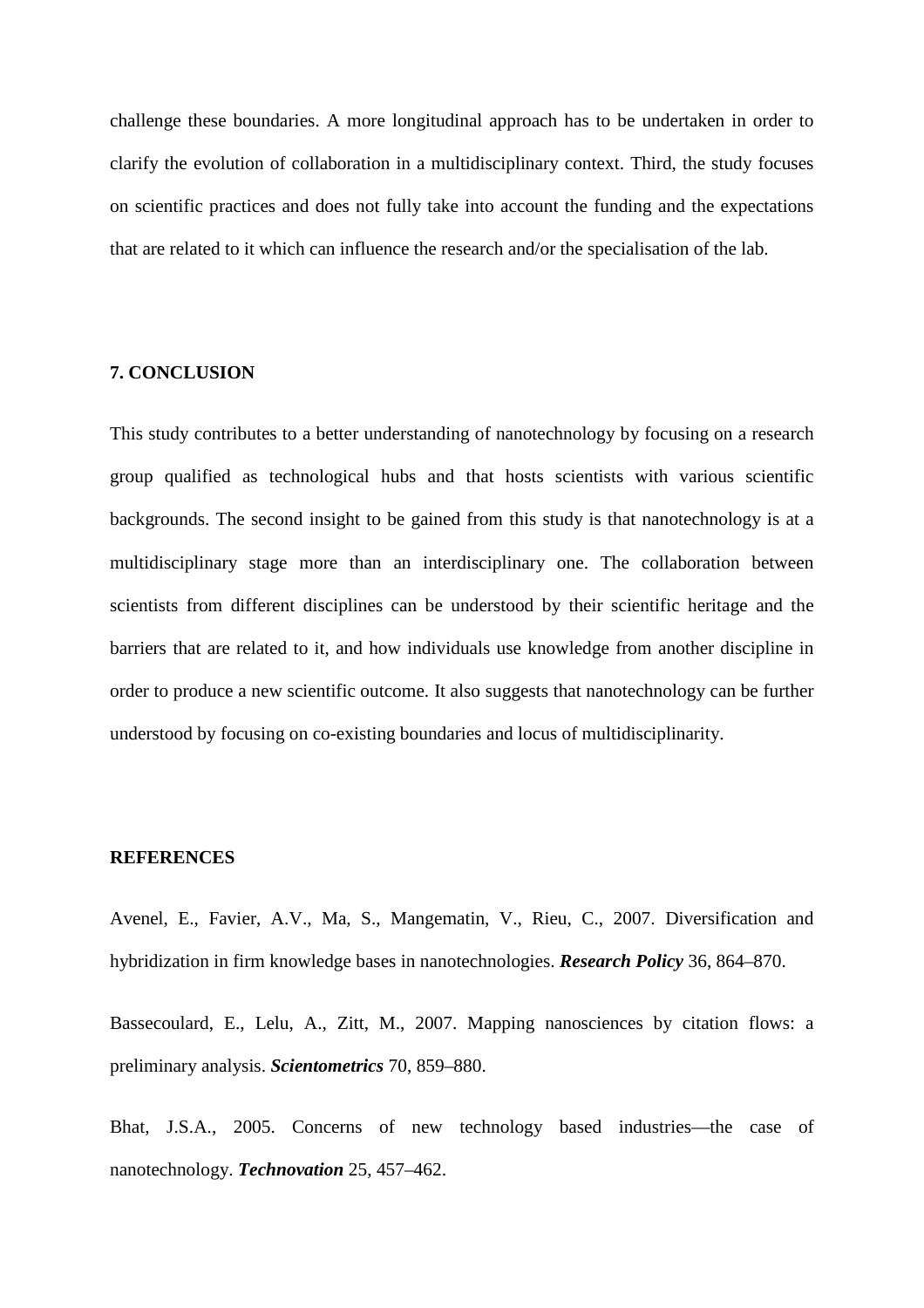Bonaccorsi, A., 2008. Search regimes and the industrial dynamics of science. *Minerva* 46, 285–316.

Bonaccorsi, A., Thoma, G., 2007. Institutional complementarity and inventive performance in nano science and technology. *Research Policy* 36, 813–831.

Bozeman, B., Laredo, P., Mangematin, V., 2007. Understanding the emergence and deployment of ''nano'' S&T. *Research Policy* 36, 807–812.

De Jong, W.H., Borm, P.J.A., 2008. Drug delivery and nanoparticles: applications and hazards. *International Journal of nanomedicine* 3, 133–149.

Eisenhardt, K.M., 1989. Building theories from case study research. *Academy of Management Review* 14, 532–550.

Gibbons, M., Limoges, C., Nowotny, H., Schwartzman, S., Scott, P., Trow, M., 1994. *The New Production of Knowledge: The Dynamics of Science and Research in Contemporary Societies*. Sage, London.

Gieryn, T., 1983. Boundary work and the demarcation of science from non-science: strains and interests in professional ideologies of scientists. *American Sociological Review* 48, 781– 795.

Gieryn, Y., 1999. *Cultural Boundaries of Science: Credibility on the Line*. Chicago University Press, Chicago, IL.

Glaser, B.G., Strauss, A.L., 1967. *The Discovery of Grounded Theory: Strategies for Qualitative Research*. Aldine, New York.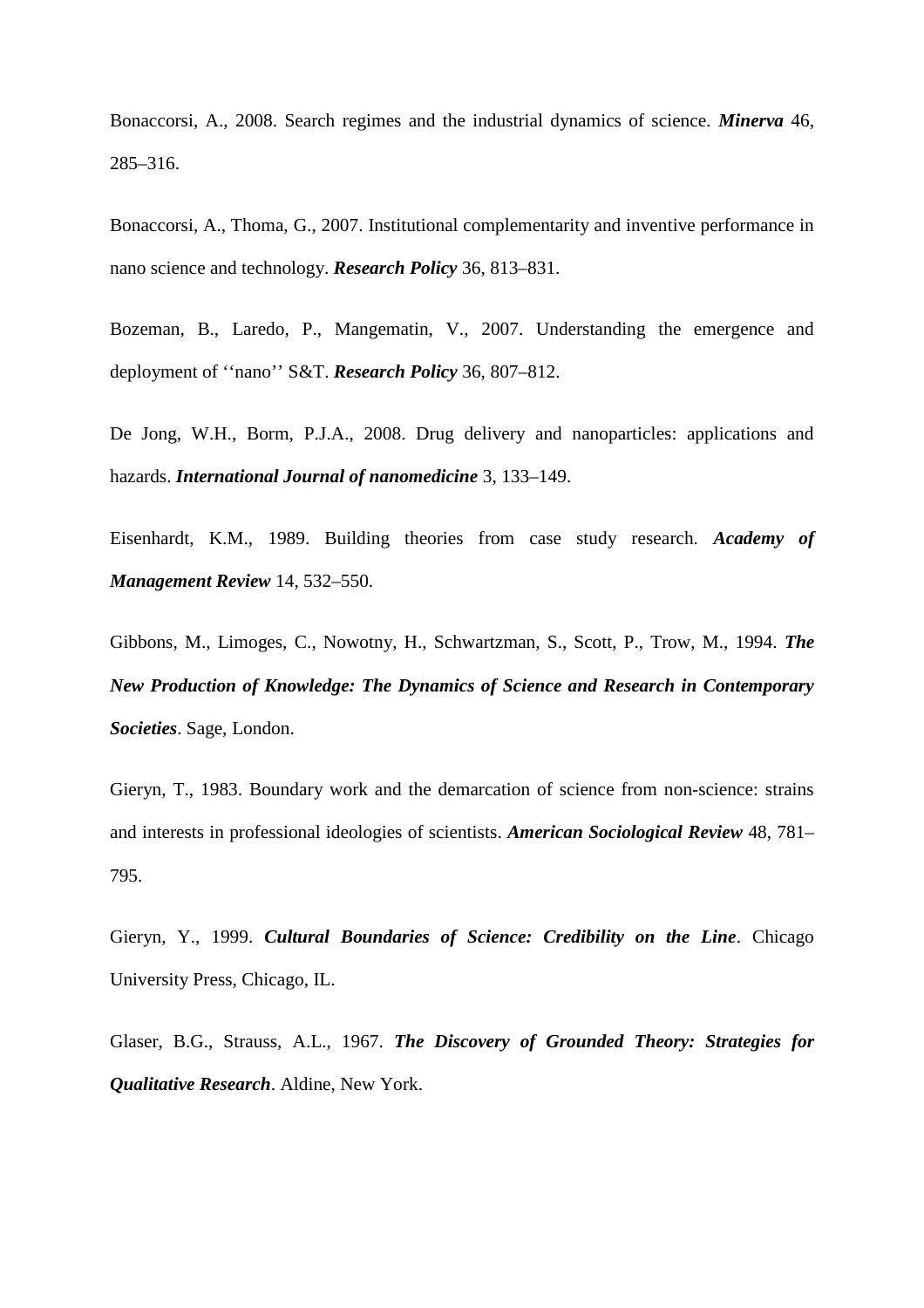Grodal, S., 2007. *The Emergence of a New Organizational Field: Labels, Meaning, and Emotions in Nanotechnology*, Dissertation. Stanford University.

Grodal, 2010. Meaning mechanisms in nanotechnology: expansion and contraction of field labels. *Working Paper*.

Heinze, T., Bauer, G., 2007. Characterizing creative scientists in nano-S&T: productivity, multidisciplinarity, and network brokerage in a longitudinal perspective. *Scientometrics* 70, 811–830.

Heinze, T., Shapira, P., Senker, J., Kuhlmann, S., 2007. Identifying creative research accomplishments: methodology and results for nanotechnology and human genetics. *Scientometrics* 70, 125–152.

Hernes, T., 2004. Studying composite boundaries: a framework of analysis. *Human Relation* 57, 9–29.

Kautt, M., Walsh, S.T., Bittner, K., 2007. Global distribution of micro-nano technology and fabrication centers: a portfolio analysis approach. *Technology Forecasting & Social Change* 74, 1697–1717.

Linstone, H.A., 2011. Three eras of technology foresight. *Technovation* 31, 69–76.

Loveridge, D., Dewick, P., Randles, S., 2008. Converging technologies at the nanoscale: the making of a new world? *Technology Analysis & Strategic Management* 20, 29–43.

Islam, N., Miyazaki, K., 2009. An empirical analysis of nanotechnology research domains. *Technovation* 30, 229–237.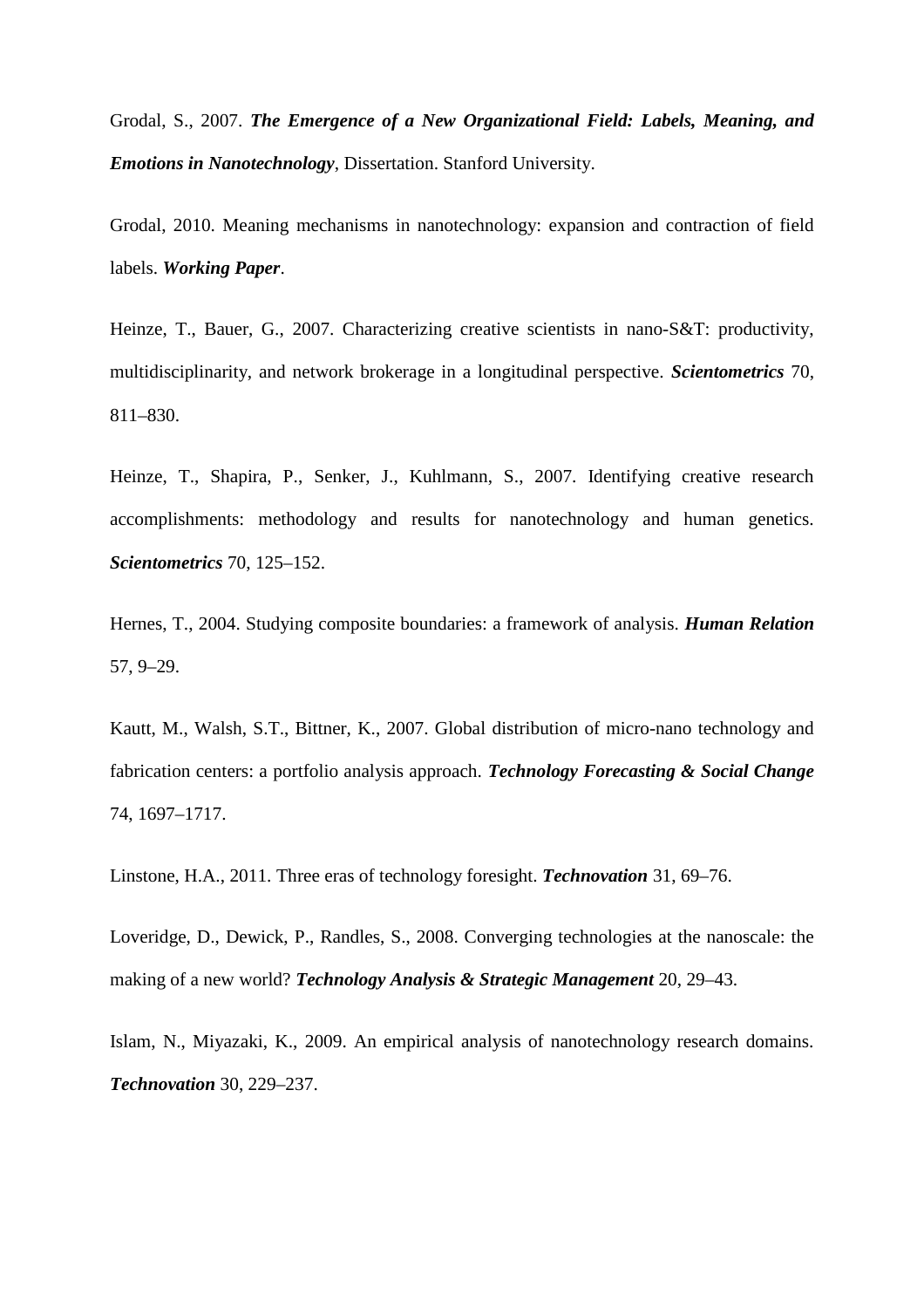Kuhn, T.S., 1970. *The Structure of Scientific Revolutions*, 2nd ed. University of Chicago Press, Chicago (1st ed. 1962).

Klein, J.T., 2010. The taxonomy of interdisciplinarity. in: Frodeman, R., Klein, J., Mitcham, C. (Eds.), *Oxford Handbook of Interdisciplinarity*, Oxford University Press, Oxford.

Knorr Cetina, K., 1992. The couch, the cathedral, and the lab: on the relationship between experiment and laboratory science. in: Pickering, A. (Ed.), *Science as Practice and Culture*, Chicago University Press, Chicago, pp. 113–138.

Latour, B., 1987. *Science in Action: How to Follow Scientists and Engineers Through Society*. Harvard University Press, Cambridge, MA.

Latour, B., Woolgar, S., 1979. *Laboratory Life: the Social Construction of Scientific Facts*. Sage, London and Beverly Hills.

Lakatos, I., 1970. Falsification and the methodology of scientific research pro-grammes. in: Lakatos, I., Musgrave, A. (Eds.), *Criticism and the Growth of Knowledge*, Cambridge University Press, Cambridge, pp. 91–198.

Leydesdorff, L., 2000. The triple helix: an evolutionary model of innovations. *Research Policy* 29, 243–256.

Leydesdorff, L., Etzkowitz, H., 1998. The triple helix as a model for innovation studies. *Science and Public Policy* 25, 195–203.

Leydesdorff, L., Meyer, M., 2007. The scientometrics of a triple helix of university-industrygovernment relations. *Scientometrics* 70, 207–222.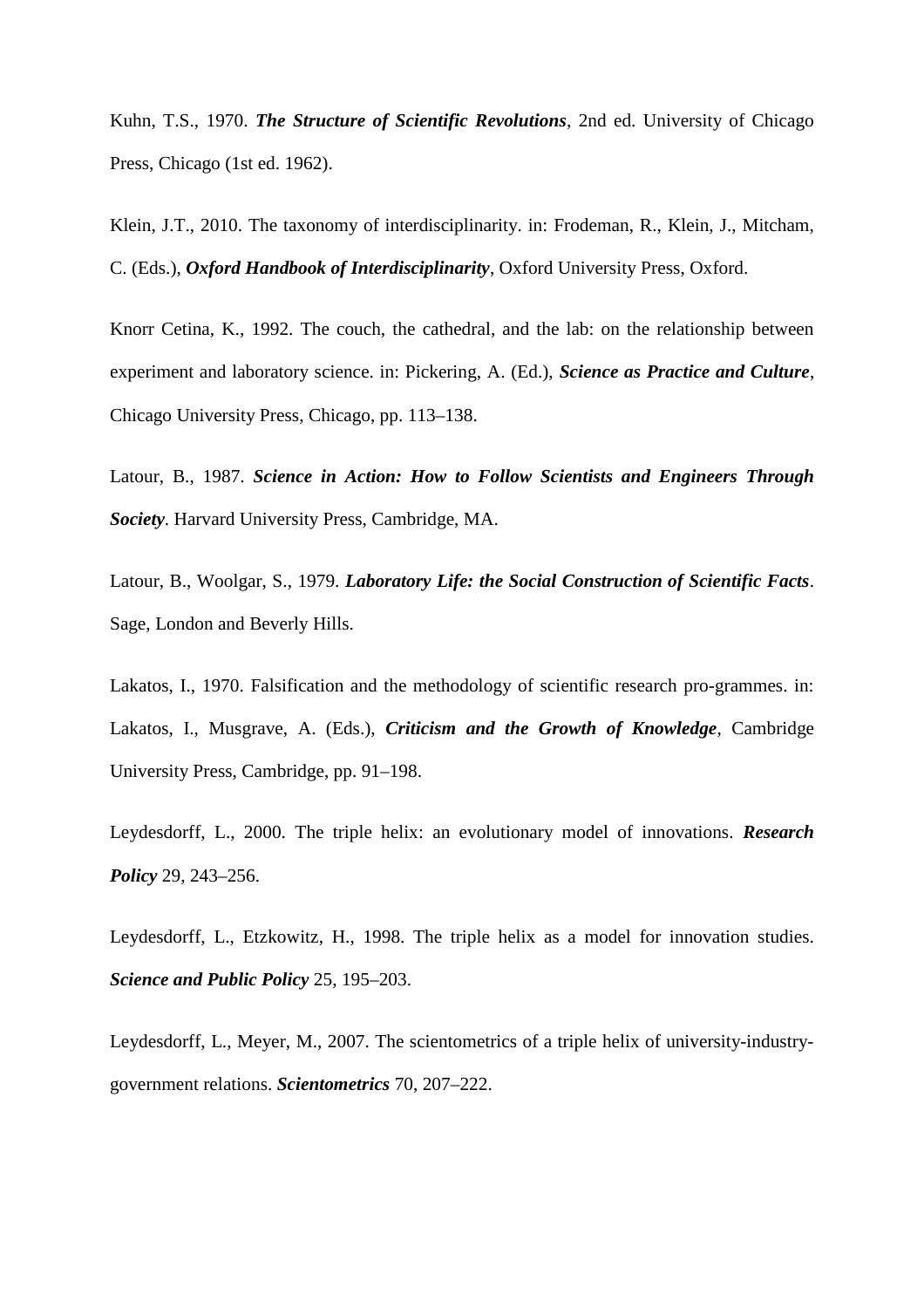Merton, R., 1942/1973. The normative structure of science. in: Merton, R. (Ed.), *The Sociology of Science: Theoretical and Empirical Investigations*, University of Chicago Press, Chicago, IL, pp. 267–278.

Meyer, M., 2001. Patent citation analysis in a novel field of technology: an exploration of nano-science and nano-technology. *Scientometrics* 61, 163–183.

Meyer, M., 2007. What do we know about innovation in nanotechnology? Some propositions about an emerging field between hype and path–dependency. *Scientometrics* 70 (3), 779–810.

Miles, M.B., Huberman, M.A., 1994. *Qualitative Data Analysis: an Expanded Sourcebook*. Sage, London.

Nowotny, H., Scott, P., Gibbons, M., 2003. Mode 2 revisited: the new production of knowledge-introduction. *Minerva* 41 (3), 179–194.

Oberdörster, G., Oberdörster, E., Oberdörster, J., 2005. Nanotoxicology: an emerging discipline evolving from studies of ultrafine particles. *Environmental Health Perspectives* 113, 823–839.

Popper, K.R., 1970. Normal science and its dangers. in: Lakatos, I., Musgrave, A. (Eds.), *Criticism and the Growth of Knowledge*, Cambridge University Press, Cambridge, pp. 51– 58.

Porac, J., et al., 2004. Human capital heterogeneity, collaborative relationships, and publication patterns in a multidisciplinary scientific alliance. *Research Policy* 33, 661–678.

Porter, A.L., Youtie, J., 2009. How interdisciplinary is nanotechnology? *Journal of Nanoparticle Research* 11, 1023–1041.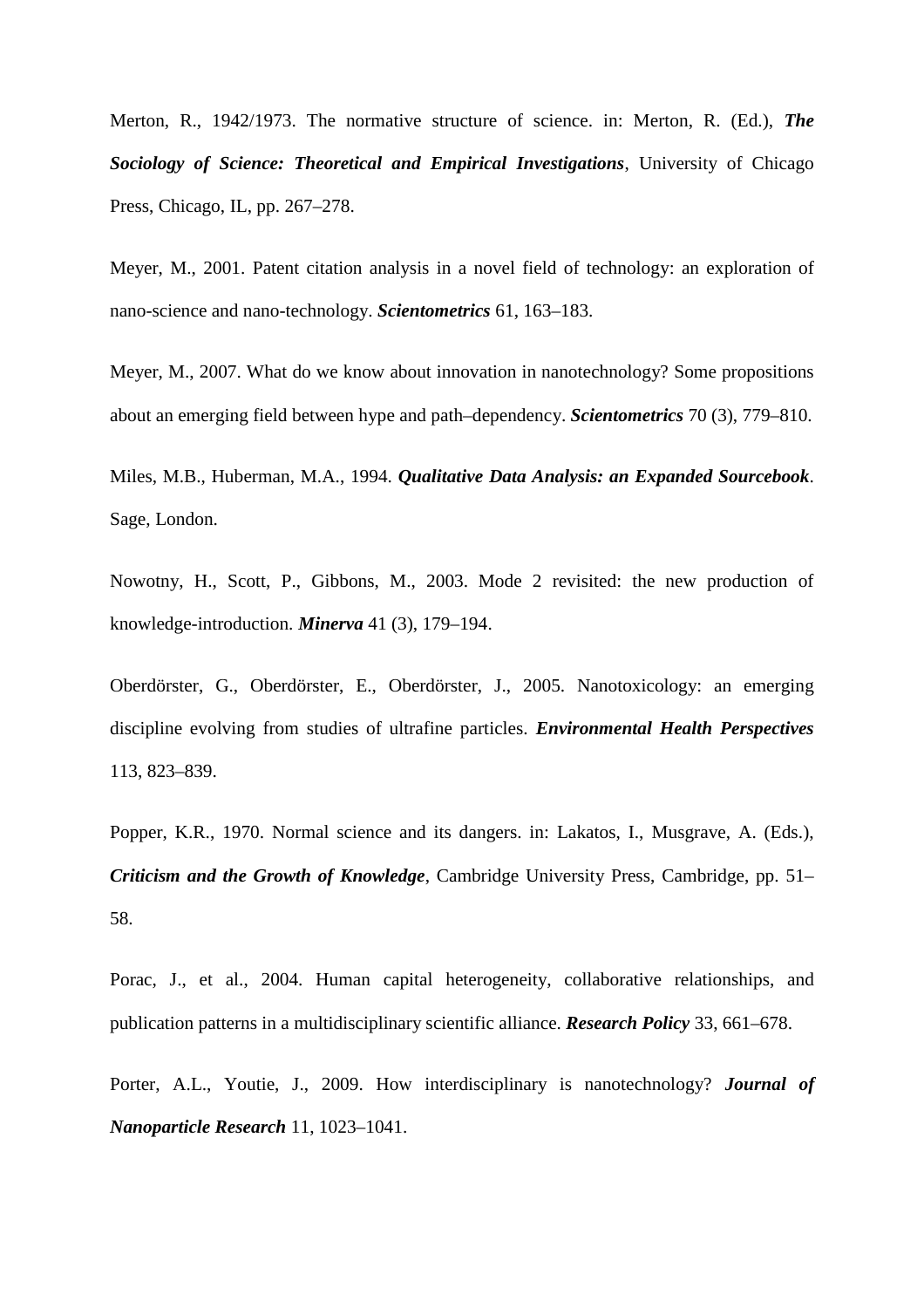Rafols, I., Meyer, M., 2007. How crossdisciplinarity is bionanotechnology? Explorations in the speciality of molecular motors. *Scientometrics* 70, 633–650.

Roco, M.C., Bainbridge, W.S., 2002. *Converging Technologies for Improving Human Performance: Nanotechnology, Biotechnology, Information Technology and the Cognitive Science*. National Science Foundation, Arlington, VA.

Roco, M.C., 2005. International perspective on government nanotechnology fund-ing in 2005. *Journal of Nanoparticle Research* 7, 707–712.

Roco, M.C., 2008. Possibilities for global governance of converging technologies. *Journal of Nanoparticle Research* 10, 11–29.

Schmidt, J.C., 2008. Tracing interdisciplinarity of converging technologies at the nanoscale: a critical analysis of recent nanotechnosciences. *Technology Analysis & Strategic Management* 20, 45–63.

Schummer, J., 2004a. Multidisciplinarity, interdisciplinarity, and patterns of research collaboration in nanoscience and nanot echnology*. Scientometrics* 59, 425–465.

Schummer, J., 2004b. Interdisciplinary issues in nanoscale research. in: Baird, D., Nordmann, A., Schummer, J. (Eds.), *Discovering the Nanoscale*, IOS Press, Amsterdam.

Schummer, J., 2008. From nano-convergence to NBIC-convergence: ''The best way to predict the future is to create it''. in: Maasen, S., Kaiser, M., Kurath, M., Rehmann-Sutter, C. (Eds.), *Deliberating Future Technologies: Identity, Ethic, and Governance of Nanotechnology*, Heidelberg et al, Springer.

Seaton, A., Donaldson, K., 2005. Nanoscience, nanotoxicology, and the need to think small. *The Lancet* 365, 923–924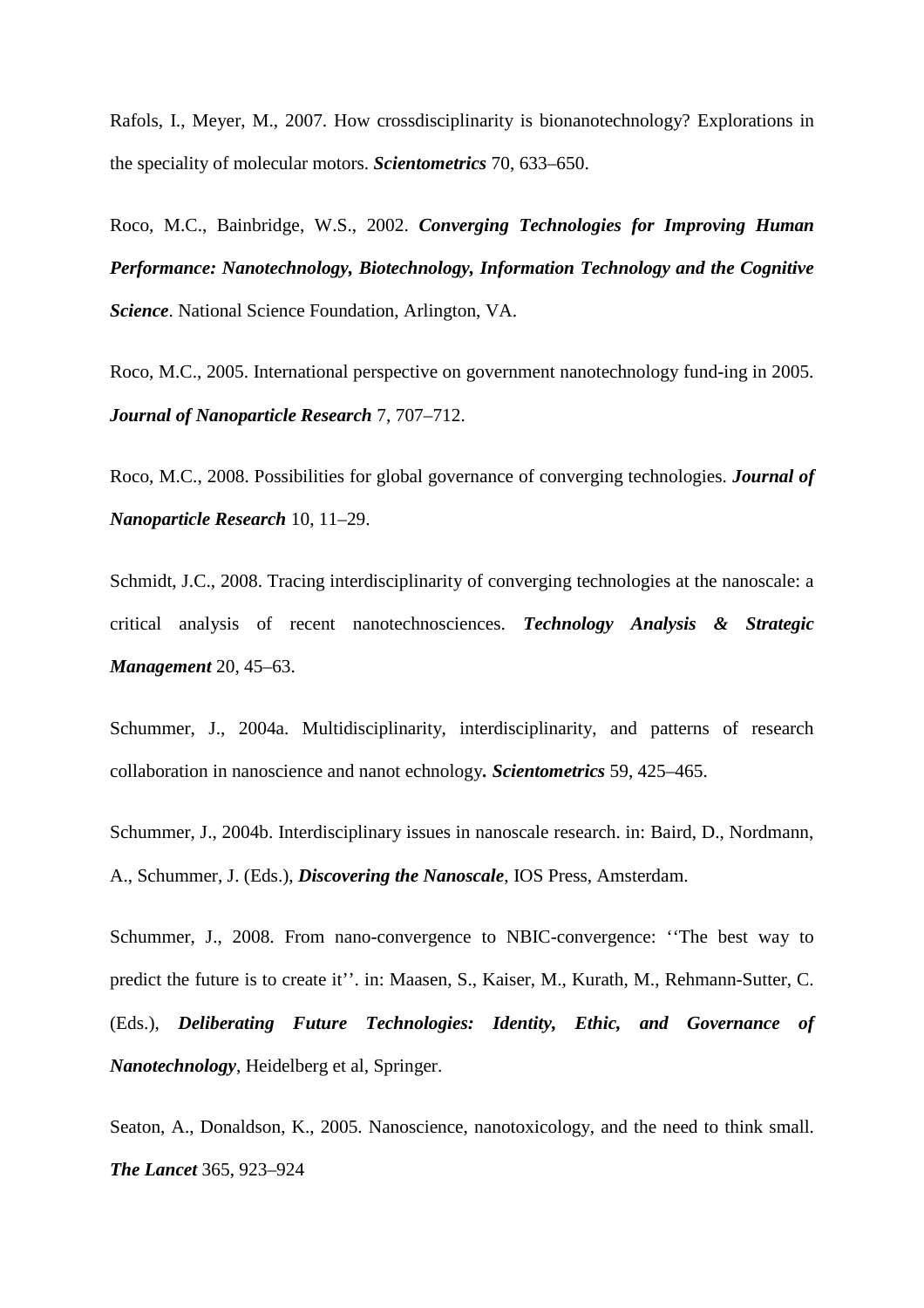Shinn, T., Joerges, B., 2002. The transverse science and technology culture: dynamics and roles of research-technology. *Social Science Information* 41, 207–251.

Shinn, T., Ragouet, P., 2000. Formes de division du travail scientifique et convergence intellectuelle. La recherche instrumentale. *Revue Française de Sociologie* 41, 447–473.

Siggelkow, N., 2007. Persuasion with case studies. *Academy of Management Journal* 50, 20–24.

Sydow, J., Schreyögg, G., Koch, J., 2009. Organisational path-dependency: opening the black box. *Academy of Management Review* 34, 689–709.

Weick, K., 2003. Theory and practice in the real world. in: Tsoukas, H., Knudsen, C. (Eds.), *The Oxford Handbook of Organization Theory*, Oxford University Press, New York.

Yanez, M., Khalil, T.M., Walsh, S.T., 2010. IAMOT and education: defining a technology and innovation management (TIM) body-of-knowledge (BoK) for graduate education (TIM BoK). *Technovation* 30, 389–400.

Yin, R.K., 2009. *Case Study Research: Design and Methods*, 4th ed. Sage, Thousand Oaks, CA.

Zucker, L.G., Darby, M.R., Furner, J., Liu, R.C., Ma, H., 2007. Minerva unbound: knowledge stocks, knowledge flows and new knowledge production. *Research Policy* 36, 850–863.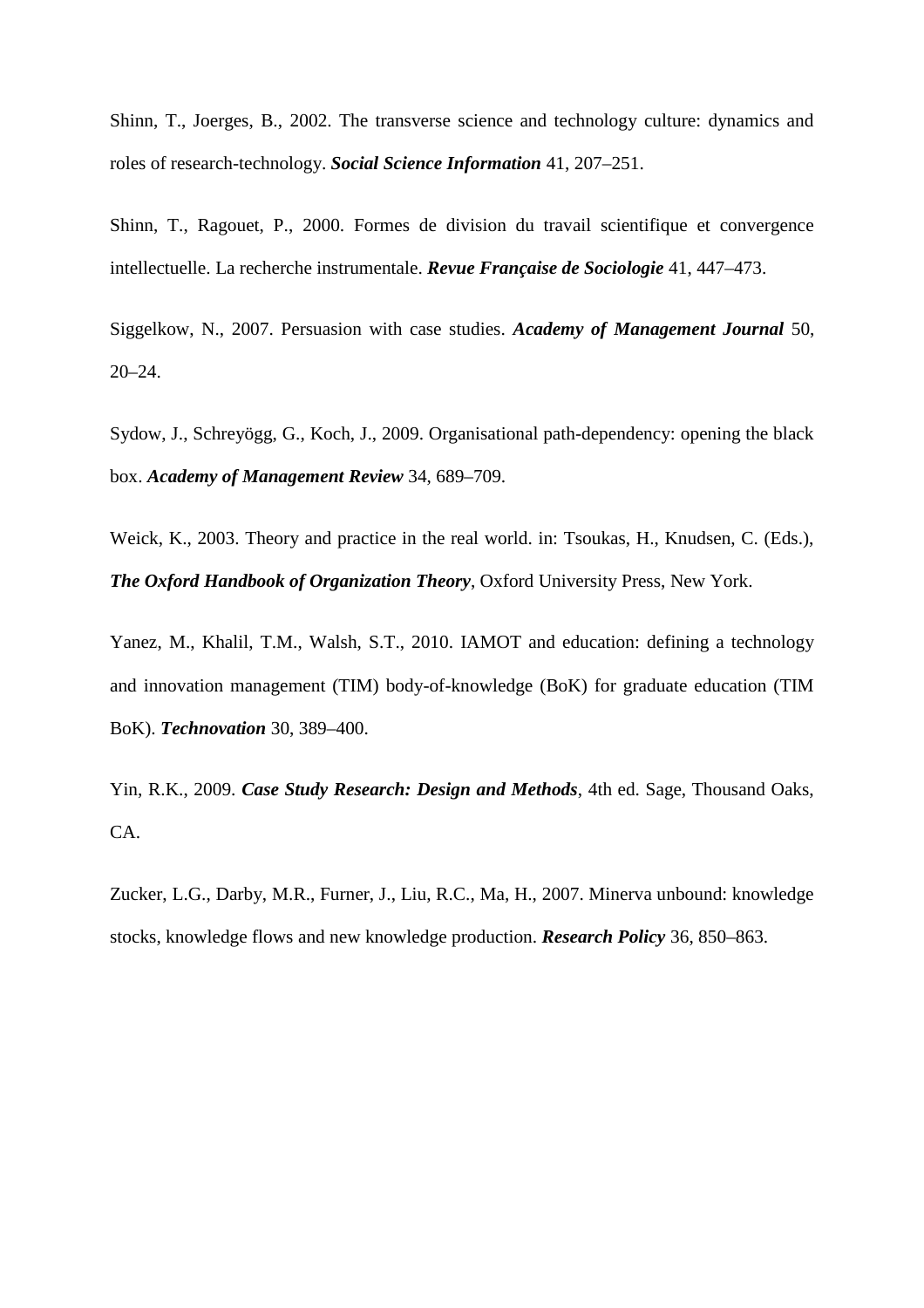Table 1: Description of the interviewees

| <b>Position</b>                                   | Number of<br>interviews | Post graduate diploma | <b>PhD</b> discipline | <b>Topic</b>              |
|---------------------------------------------------|-------------------------|-----------------------|-----------------------|---------------------------|
| Research centre manager                           | 3                       | physics               | physics               | laser physics             |
| Lecturer                                          | 3                       | physics and chemistry | physics               | carbon60 and fullerenes   |
| Research group manager                            | $\mathbf{1}$            | physics and chemistry | biology               | radiation biology         |
| Postdoctoral researcher<br>and laboratory manager | 2                       | physics               | physics               | carbon nanotubes          |
| Postdoctoral researcher                           | 2                       | biology               | molecular biology     | iron oxide nanoparticles  |
| PhD student                                       | $\overline{2}$          | analytical chemistry  | nanoscience           | mammalian cell toxicology |
| PhD student                                       | $\overline{2}$          | applied chemistry     | nanoscience           | mammalian cell toxicology |
| PhD student                                       | $\overline{2}$          | toxicology            | nanoscience           | ecotoxicology             |
| PhD student                                       | 2                       | biochemistry          | nanoscience           | mammalian toxicology      |
| PhD student                                       | 2                       | toxicology            | nanoscience           | ecotoxicology             |
| PhD student                                       | $\overline{2}$          | toxicology            | nanoscience           | drug delivery             |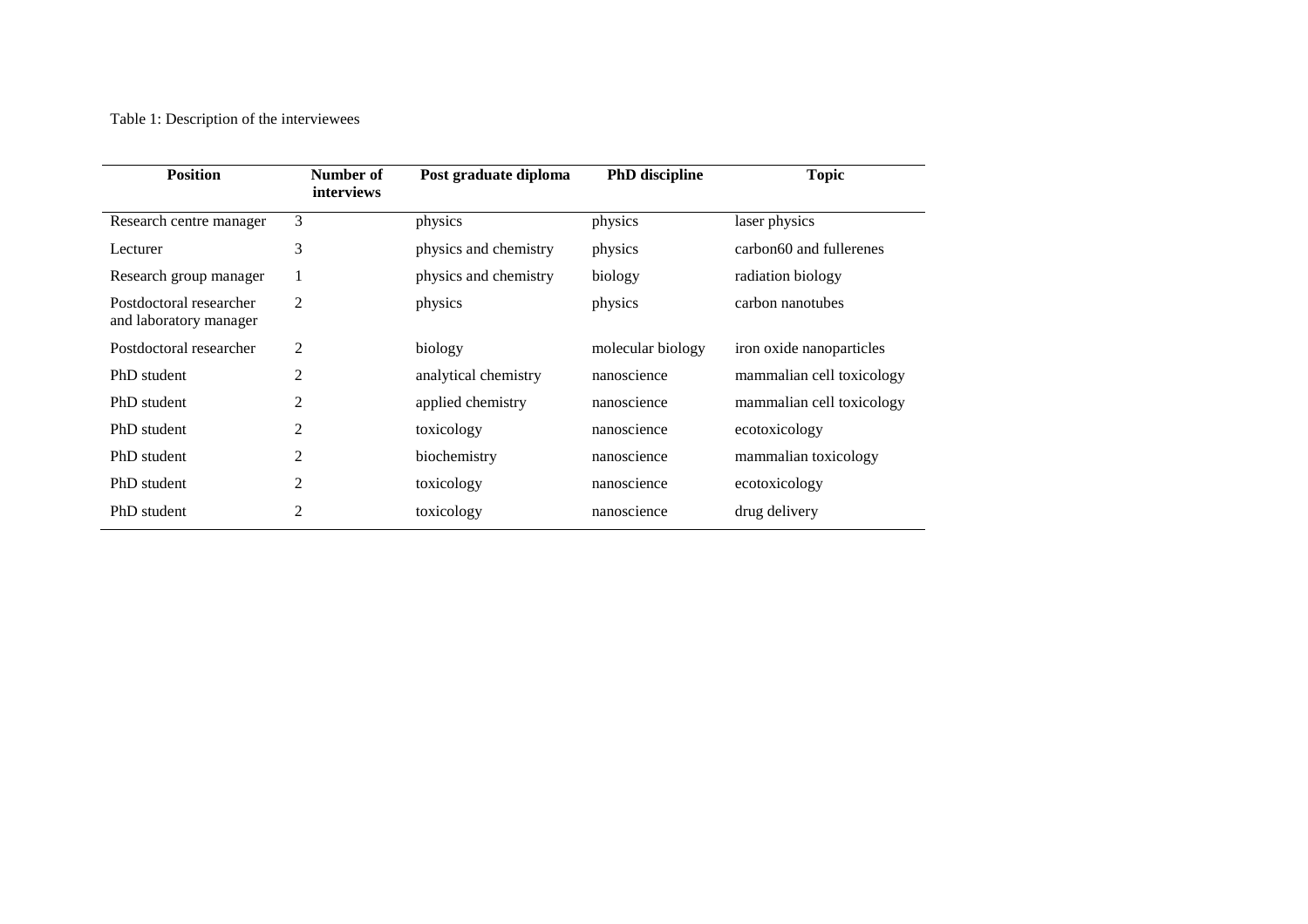Tables 2: Development of a specialisation in N&N – Open codes and aggregates.

| <b>Quotes</b>                                                                                                                                                                                                                                                                                                                                                                                             | <b>Open coding</b>                                   | <b>Aggregates</b> |
|-----------------------------------------------------------------------------------------------------------------------------------------------------------------------------------------------------------------------------------------------------------------------------------------------------------------------------------------------------------------------------------------------------------|------------------------------------------------------|-------------------|
| 'I think this is a niche to be able to approach from the two angles, like<br>the physics, physic-chemical kind of characterisation and then the<br>toxicology.'                                                                                                                                                                                                                                           | Being specialised<br>into one area                   |                   |
| 'Alpha I don't think is doing any toxicological study and Beta they are<br>more into like applications. Beta has started looking a bit at the<br>toxicological part but always it was more the application thing.<br>Gamma was parallel to us, to the application and the toxicological<br>part. If I put the Nanolab in that perspective Gamma are well<br>established, so as Beta and we are evolving.' | Positioning the lab<br>with potential<br>competitors | <b>Expertise</b>  |
| 'They had the facilities for cell culture that I needed as well as the<br>spectrometry and the expertise of that part. It was a good<br>opportunities for me that is why I took it. That was my main reasons<br>for coming to Nanotoxlab'                                                                                                                                                                 | Seeking an<br>expertise in a<br>specific area        |                   |
| 'It's good to have Nanotoxlab recognised as a centre because it means<br>it's recognised as something unique and important and having unique<br>skills and equipment.'                                                                                                                                                                                                                                    | Benefiting from the<br>recognition                   |                   |
| 'The nano thing is more highlighted. Definitely it is some sort of<br>recognition. And the recognition is always needed is this field because<br>there are specific nano lab research centres.                                                                                                                                                                                                            | Looking for<br>recognition                           | <b>Visibility</b> |
| 'We are collaborating with Gamma and because we have the facilities<br>to do the eco part they don't.'                                                                                                                                                                                                                                                                                                    | Having specific<br>equipments                        |                   |
| 'That's why the funding was set up for my lab. [] That specifically<br>Need for funding<br>bought the DLS, bought the ultra low temperature freezer that's what<br>the cells are in, bought the incubator, pretty much bought everything<br>in the lab.'                                                                                                                                                  |                                                      | <b>Facilities</b> |
| 'We don't need more instruments. Whatever instruments we have,<br>they're already the best.'                                                                                                                                                                                                                                                                                                              | Working with<br>cutting edge<br>instruments          |                   |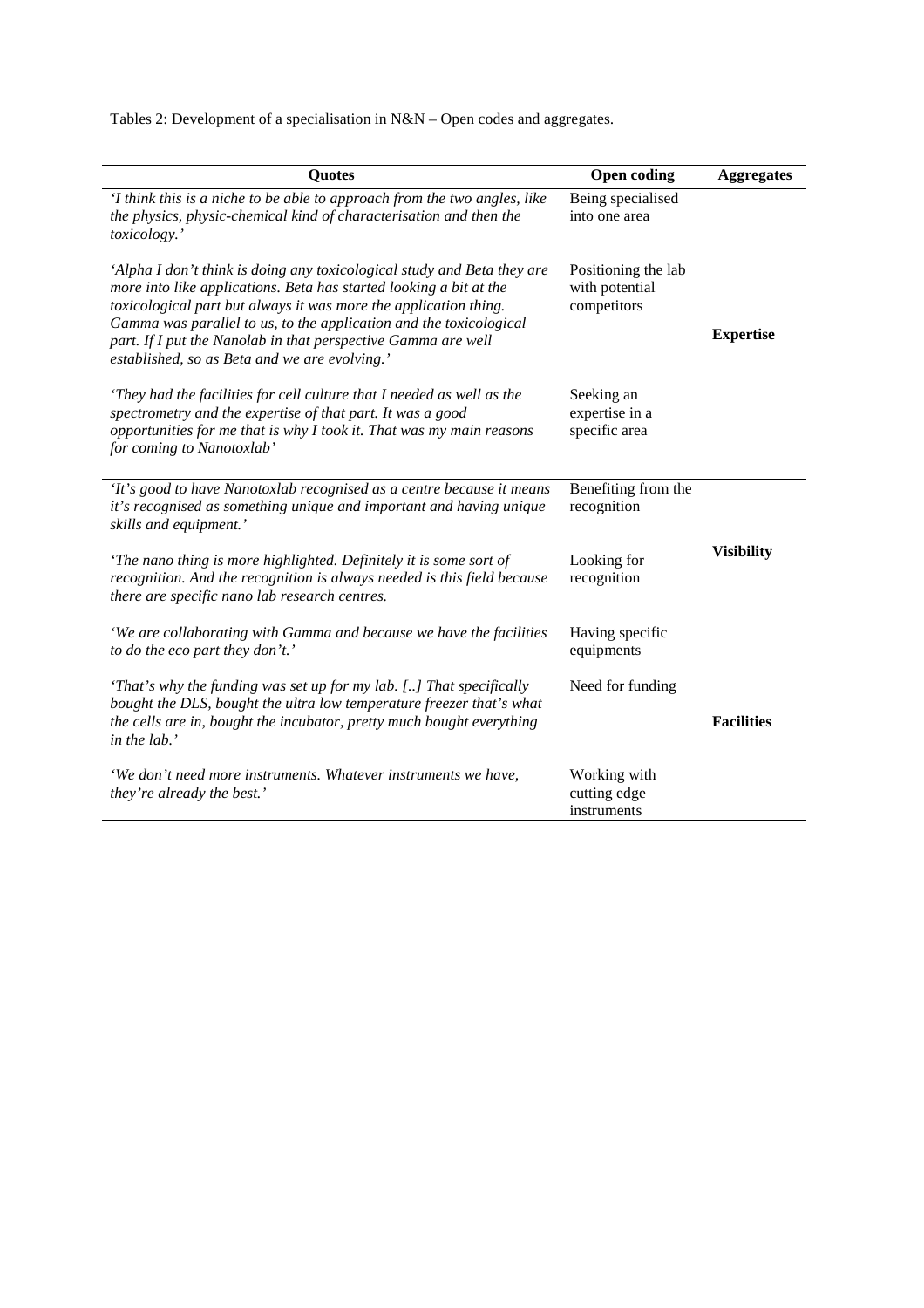Table 3: Scientific boundaries: Between heritage and adaptation – Open codes and aggregates

| Quotes                                                                                                                                                                                                                                                                                                                                                                                                                                                                                                                                                                                | open coding                                                                         | aggregates                    |
|---------------------------------------------------------------------------------------------------------------------------------------------------------------------------------------------------------------------------------------------------------------------------------------------------------------------------------------------------------------------------------------------------------------------------------------------------------------------------------------------------------------------------------------------------------------------------------------|-------------------------------------------------------------------------------------|-------------------------------|
| 'I come from a very much physical background and physics tends to<br>question thing, why is that happening. Probably I want to take the<br>thing apart, and mix up the filter and arrange and stuff. They're just<br>happy with that and just leave it there. Whereas we want to understand<br>what it is doing it, the fundamental concept is behind, how you're<br>taking the measure.'                                                                                                                                                                                             | Experiencing<br>different ways of<br>thinking                                       |                               |
| 'I'm an analytical chemist, when I'm talking about the concentration<br>of something I refer to it as ppm which is part per million. A pure<br>chemist would use mole or molarity or the number of mole.'                                                                                                                                                                                                                                                                                                                                                                             | Having knowledge<br>depending on a single<br>scientific discipline                  | <b>Scientific</b><br>heritage |
| 'I think that a chemist would probably more understand the molecular<br>biology than I ever will.'                                                                                                                                                                                                                                                                                                                                                                                                                                                                                    | Being limited to cross<br>disciplinary<br>boundaries                                |                               |
| 'I characterise the nanoparticles here, the nanoparticles that I'm<br>using, their chemical structure, the characterisations, the size<br>measurement, the zeta potential measurement.'                                                                                                                                                                                                                                                                                                                                                                                               | Using instruments as<br>multidisciplinary<br>knowledge                              |                               |
| 'It is generally agreed that they are certain measurement that should<br>be made for material. But, that's just our own group. Worldwide or<br>Europe, there is no protocols. I can't look up a protocol for<br>nanomaterials. Each group is starting to come across their own way of<br>measurement. We have our own ways, and they're other research<br>group that they their own certain ways. So at the moment it is<br>becoming knowledge of the different ways.'                                                                                                                | Creating local<br>practices                                                         | <b>Adaptation</b>             |
| 'I have no real experience with biology before I started my postgrad.<br>But my postgrad is a little dependent on biology. So I have a lot work<br>to do in that area because particularly from my perspective. Because I<br>am concerned about how toxic nanomaterials are. I need to really<br>understand how biological systems react to something. I just took a lot<br>of learning when I started my postgrad. I just had to do a lot of study<br>just to get up to the speed on biology.'                                                                                       | Filling knowledge<br>gap in order to<br>integrate<br>multidisciplinary<br>knowledge |                               |
| 'I have trouble publishing papers. I've written a paper that has shown<br>that such and such material is toxic when it comes out of this material<br>here. [] Now, when I send that to a journal, the journal will say, it's<br>not really a toxicology paper it's a material science paper. And I send<br>it to a materials journal and they will say there is too much toxicology.<br>It's not a materials journal paper, you know. So, I find it difficult to<br>publish some studies. One of the ways that I can go above that is the<br>split the study down into small chunks.' | Having troubles to<br>produce a scientific<br>outcome accepted by<br>the community  | Constraint                    |
| 'My supervisors are great, I'm not saying that they're not great but I<br>do feel as I said some of the other guys who the toxicology or even the<br>biology experience. All of my supervisors are physicists by trade.'                                                                                                                                                                                                                                                                                                                                                              | Working an area that<br>does not benefit from<br>cumulative<br>knowledge            |                               |